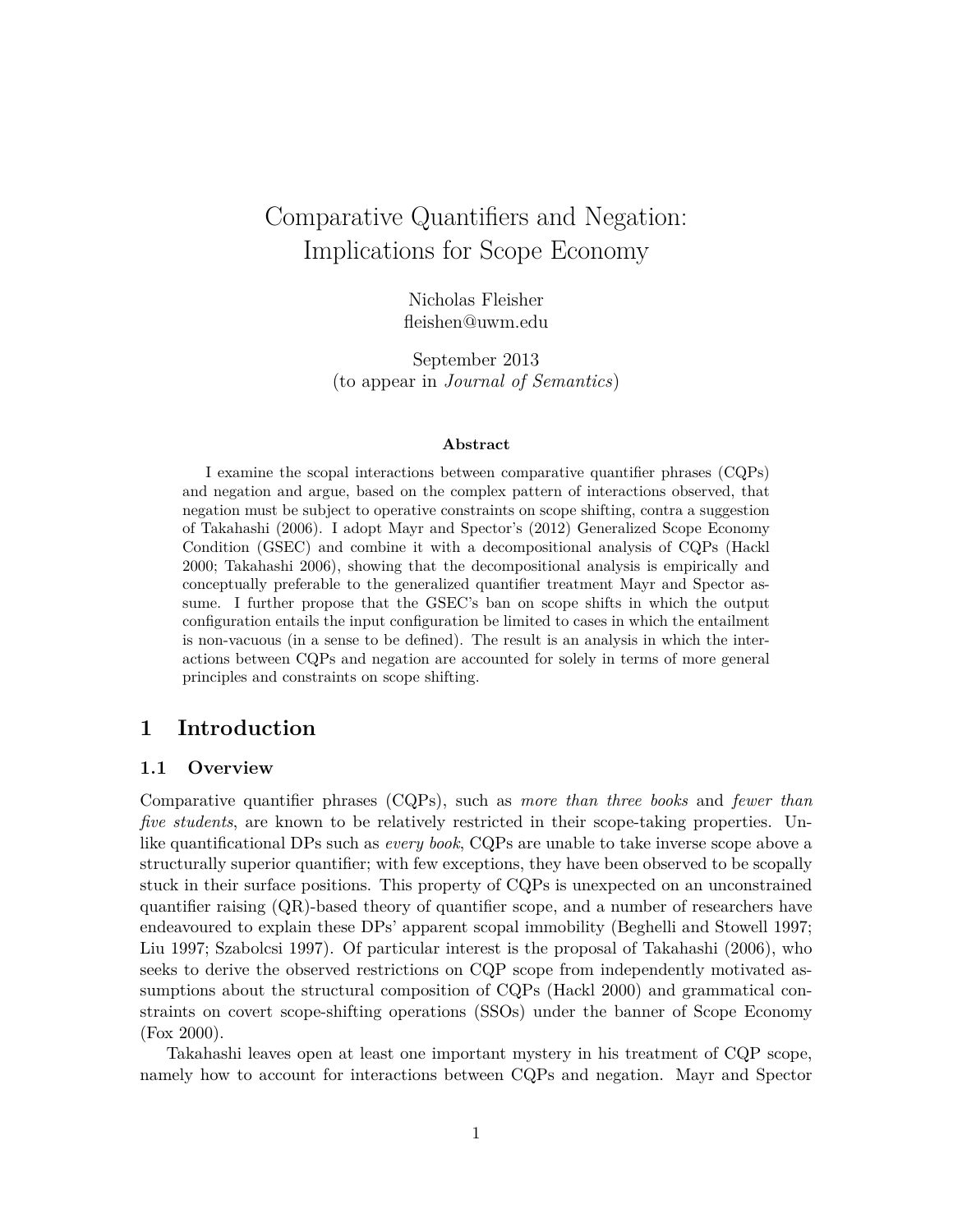(2012) observe a configurational asymmetry in the licensing of SSOs that invert CQPs and negation; their proposed extension of Fox's Scope Economy derives the asymmetry as part of a more general account of the regulation of SSOs. Mayr and Spector, however, forgo the decompositional analysis of CQPs advocated by Hackl and Takahashi in favor of a unitary generalized quantifier treatment, a move which makes incorrect predictions elsewhere.

Here I forge an integration of the proposals of Takahashi (2006) and Mayr and Spector (2012), maintaining the valuable core insights of each while eliminating their respective weaknesses in the areas of negation and CQP structure. In offering a solution to the prima facie puzzling behavior of CQPs and negation, the analysis presented here more fully integrates CQPs into our understanding of natural language quantification.

#### **1.2 A Puzzle, and Attempted Solutions**

The basic pattern to be accounted for is sketched in  $(1)$ : a CQP in object position can undergo scopal inversion with negation but a CQP in subject position cannot, unless it occurs in an embedded clause selected by a non–order-preserving (i.e., downward-entailing [DE] or non-monotone) operator. (Unless otherwise noted, configurations and judgments are provided in the order SURFACE SCOPE, INVERSE SCOPE.)

- (1) a. John didn't read more than three books. (NEG  $>$  CQP, CQP  $>$  NEG)
	- b. More than three students didn't do the reading.  $(CQP > NEG, \#NEG > CQP)$
	- c. Whenever more than three students don't do the reading, I cancel class.  $(CQP > NEG, NEG > CQP)$

Mayr and Spector (2012) propose to account for the pattern in (1) by extending Fox's (2000) Scope Economy. Whereas Scope Economy bars SSOs in which the input and output configurations have identical truth conditions, Mayr and Spector propose to bar all SSOs in which the output configuration entails the input configuration: i.e., they bar SSOs that involve no change in truth conditions as well as those that result in logical strengthening, where the output asymmetrically entails the input. This system offers a natural explanation for scope inversion asymmetries that parallel syntactic configurational asymmetries, as with (1a) vs. (1b). In particular, Mayr and Spector treat CQPs as generalized quantifiers with existential force, and observe that the scope configuration  $NEG$   $\geq$   $\exists$  asymmetrically entails the scope configuration  $\exists > \text{NEG}; 1$  scope inversion in (1a) then results in logical weakening and is permitted, while inversion in (1b) results in logical strengthening and is barred. Their account of (1c), where the CQP subject can indeed invert with negation, relies on the rescuing effect of the higher DE operator *whenever* (see section 2.1 for details). Mayr and Spector dub their proposal the Generalized Scope Economy Condition (GSEC), defined in (2).

(2) Generalized Scope Economy Condition (GSEC): A covert SSO is licensed in a sentence *S* only if there exists a constituent *C* of *S* (possibly *S* itself) such that the

<sup>&</sup>lt;sup>1</sup>This entailment follows on the "Aristotelian" assumption that quantifiers are presupposed to have nonempty restrictions; for discussion, see Mayr and Spector (2012:5). A somewhat stronger presupposition may in fact be needed, as discussed by Mayr and Spector (2012:12); see footnote 4.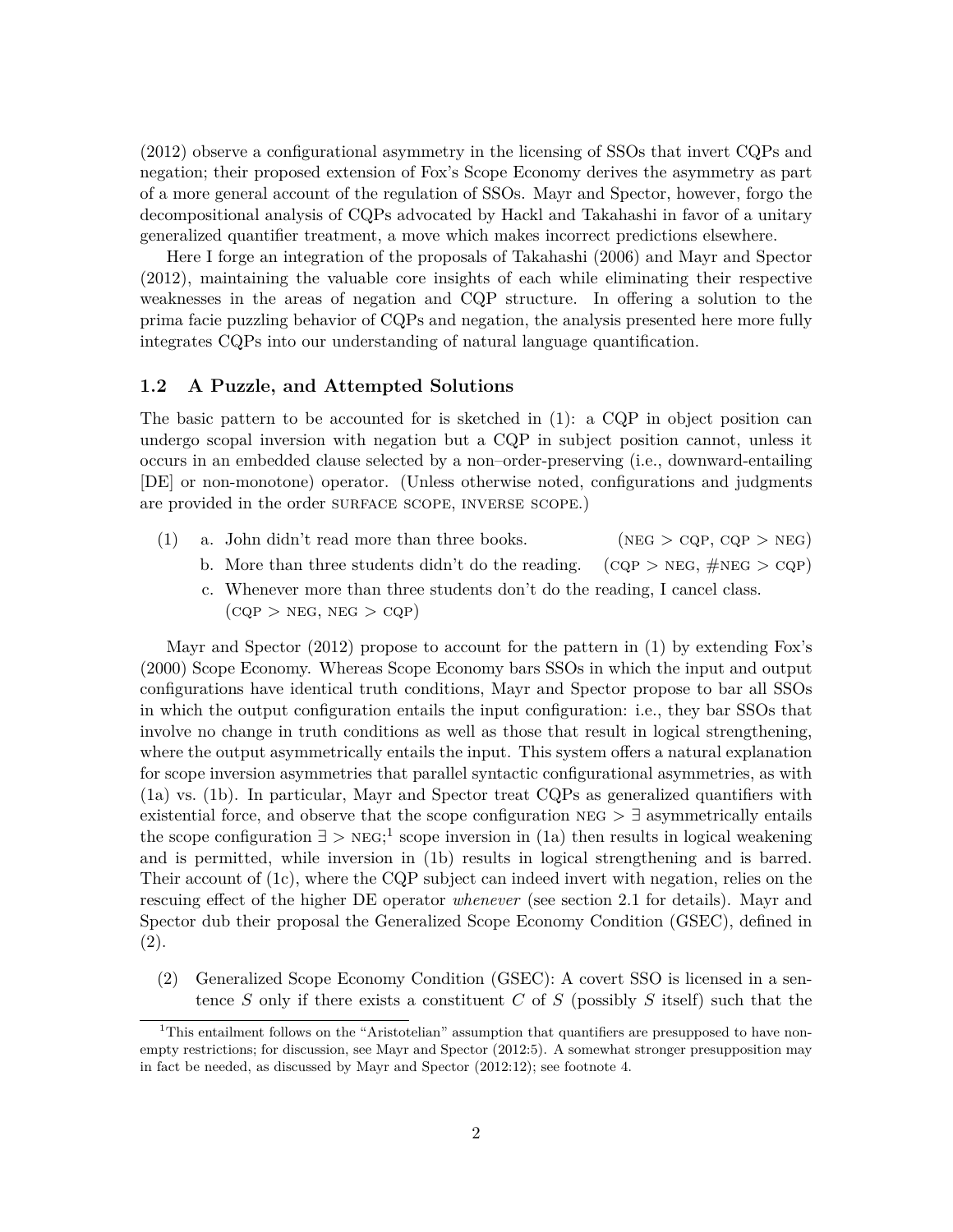covert SSO does not make the semantic value of *C* stronger than or equivalent to what it would be without the covert SSO (Mayr and Spector 2012:20).

While Mayr and Spector account successfully for the interactions between CQPs and negation seen in (1), their generalized quantifier treatment of CQPs overpredicts CQP scope inversion possibilities elsewhere. As detailed below in section 2.1, their analysis leads to the erroneous expectation that a CQP object should be able to take inverse scope above a universally quantified subject in a DE environment, as in (3).

(3) Whenever every student registers for more than one class, the advisors are pleased.  $(\forall > \text{CQP}, \# \text{CQP} > \forall)$ 

This problem can be overcome by abandoning the generalized quantifier treatment of CQPs in favor of the decompositional analysis of Hackl (2000). On Hackl's approach, CQPs are structurally complex, consisting of an individual quantifier (*many*) and a structurally superior degree quantifier (*-er*). Takahashi (2006) adopts Hackl's decompositional treatment and shows that the degree quantifier *-er* is scopally commutative with both the existential and universal quantifiers. The unavailability of scopal inversion in (3) then falls out as a violation of Scope Economy, the semantically vacuous SSO that inverts universal *every* and the degree quantifier *-er* forestalling the application of any further SSOs. (I discuss an additional problematic prediction of Mayr and Spector's account involving CQPs headed by *fewer*, and its resolution in Hackl's decompositional system, in section 5.2.)

Takahashi's analysis, in turn, encounters problems with negation. Alongside Fox's Scope Economy, Takahashi proposes a constraint he calls the Cross-Polar Anomaly Constraint, whose effect is to bar derivations in which a non–order-preserving operator passes through the scope position between *-er* and *many*, the two CQP components; this is sketched in (4).

(4) 
$$
*-er >
$$
 non-UE Op > *many* Cross-Polar Anomaly Constant

The constraint is meant to explain the inability of CQP objects to take inverse scope above DE and non-monotone subjects. As defined, it also ensnares negation; but as we have seen in (1), scopal inversion of CQPs and negation is not systematically barred. Takahashi (2006:89n23), recognizing the problem, tentatively suggests that constraints regulating SSOs (i.e., the Cross-Polar Anomaly Constraint and Scope Economy) might effectively ignore negation; but then we are at a loss to explain the unavailability of scopal inversion in (1b).

#### **1.3 An Integrated Approach**

The proposals of Takahashi (2006) and Mayr and Spector (2012) have complementary strengths and weaknesses in the areas of CQP structure and CQPs' interactions with negation. In what follows, I offer an analysis that combines the strengths of the two proposals: namely, an integration of the GSEC with the decompositional approach to CQP structure. In order to integrate these two proposals, two major issues need to be addressed: (i) the nature of the interactions between negation and *-er* and (ii) the scopal immobility of CQP objects with DE and non-monotone subjects, which inspired Takahashi's Cross-Polar Anomaly Constraint. With regard to (i), I propose in section 3 that the GSEC bars only those SSOs that yield what I call non-vacuous entailment from the output configuration to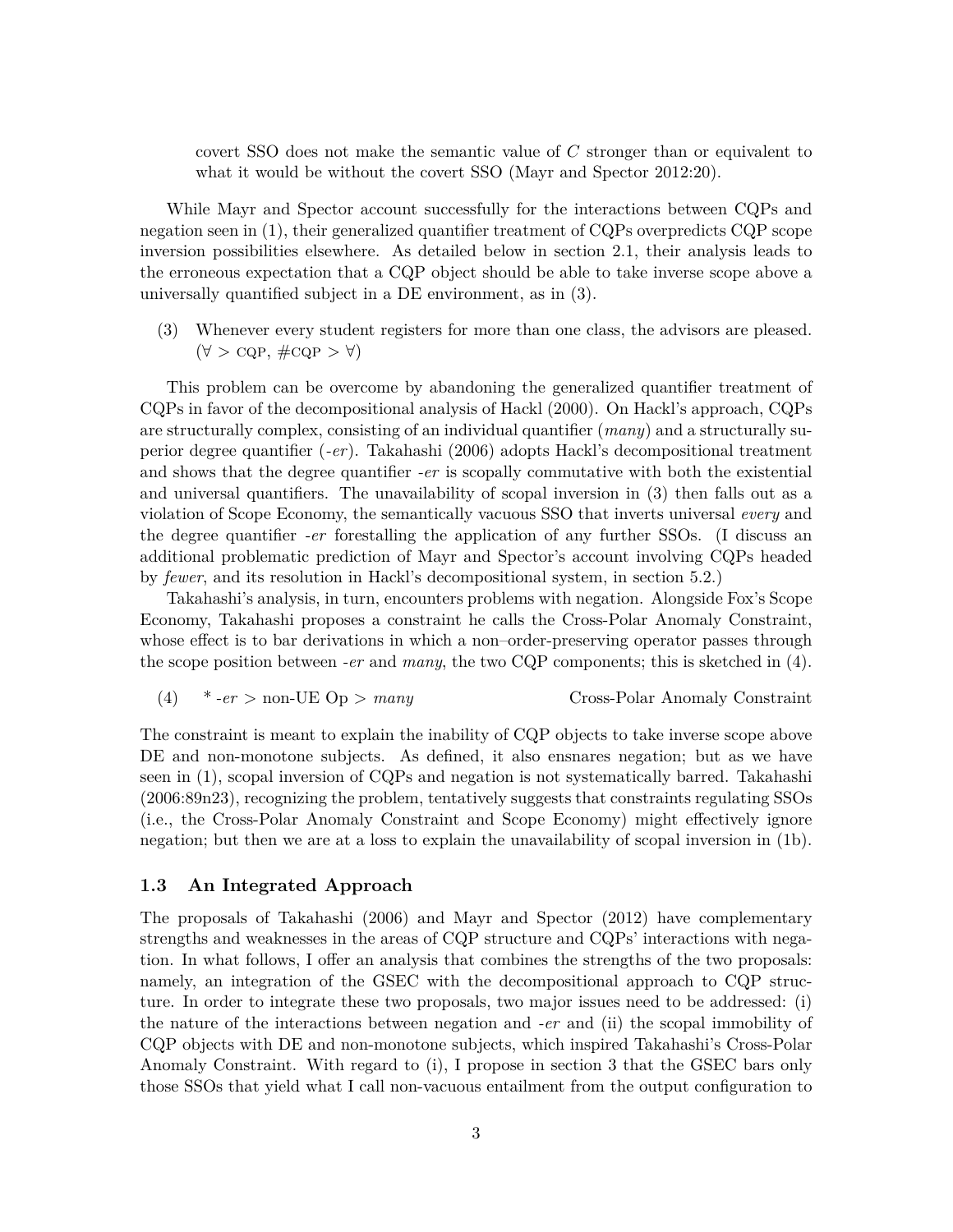the input configuration; I show that the strengthening SSO implicated in the CQP object cases, which converts  $NEG > -er$  into  $-er$  > NEG, necessarily involves strengthening either from a tautology or to a contradiction. As for (ii), in section 4 I adopt Iatridou and Sichel's (2011) decompositional account of negative quantifiers, which allows us to circumvent the problem that the Cross-Polar Anomaly Constraint was employed to solve.

The outline of the paper is as follows. In section 2, I discuss the proposals of Mayr and Spector and Takahashi in detail. In sections 3 and 4, I present the non-vacuous entailment amendment to Mayr and Spector's GSEC and then implement the elimination of Takahashi's Cross-Polar Anomaly Constraint. In section 5, I investigate the behavior of CQPs headed by *fewer* and show that the combination of the amended GSEC and the decompositional analysis of CQPs makes a number of correct predictions. Section 6 provides further discussion of the GSEC, the non-vacuous entailment condition, and the way in which they assess and regulate SSOs. Section 7 concludes.

# **2 The Ingredients of CQP Scope**

### **2.1 Generalized Scope Economy**

Takahashi (2006), whose overriding concern is to explain the general scopal immobility of CQPs, notes an exception involving negation: CQPs in object position are able to take scope above structurally superior negation, as shown in (5a) (Takahashi 2006:89n23; see also Szabolcsi 2010:84). Mayr and Spector (2012) observe, by contrast, that CQPs in subject position cannot undergo quantifier lowering  $\left(QL\right)$  to take scope below negation, as in  $(5b)$ ,<sup>2</sup> but that in certain embedded clauses, scopal inversion of CQP subjects and negation is indeed licensed, as in  $(5c).<sup>3</sup>$  (The examples in  $(5)$  are repeated from  $(1).$ )

- (5) a. John didn't read more than three books. (NEG  $>$  CQP, CQP  $>$  NEG)
	- b. More than three students didn't do the reading. (CQP > NEG,  $\#NEG > CQP$ )
	- c. Whenever more than three students don't do the reading, I cancel class.  $(CQP > NEG, NEG > CQP)$

The subject–object asymmetry in the availability of CQP–negation inversion seen in (5a) and (5b) might prompt one to explore a configurational or cartographic account of scope taking along the lines of Beghelli and Stowell (1997); but the contrast between mainand embedded-clause CQP subjects seen in (5b) and (5c) makes any such proposal difficult to maintain. Meanwhile, the fact that scopal inversion of a CQP and negation always

<sup>2</sup>That QL-based inversion of quantificational subjects and negation is not categorically barred is shown by examples like (i).

i. Every student didn't do the reading.  $(\forall > \text{NEG}, \text{NEG} > \forall)$ 

 $3$ To wit, (5c) can be uttered by a very strict instructor who cancels class anytime there are more than three students who haven't done the reading  $(CQP > NEG)$ ; in a class with fifteen students, as many as eleven can do the reading, yet their instructor will walk out in disgust at their four lackadaisical classmates. On the other hand, this sentence might be uttered by a fairly lax instructor who nonetheless has his limits: in this case, class will be cancelled just in case the number of students who have done the reading fails to exceed three ( $NEG > CQP$ ).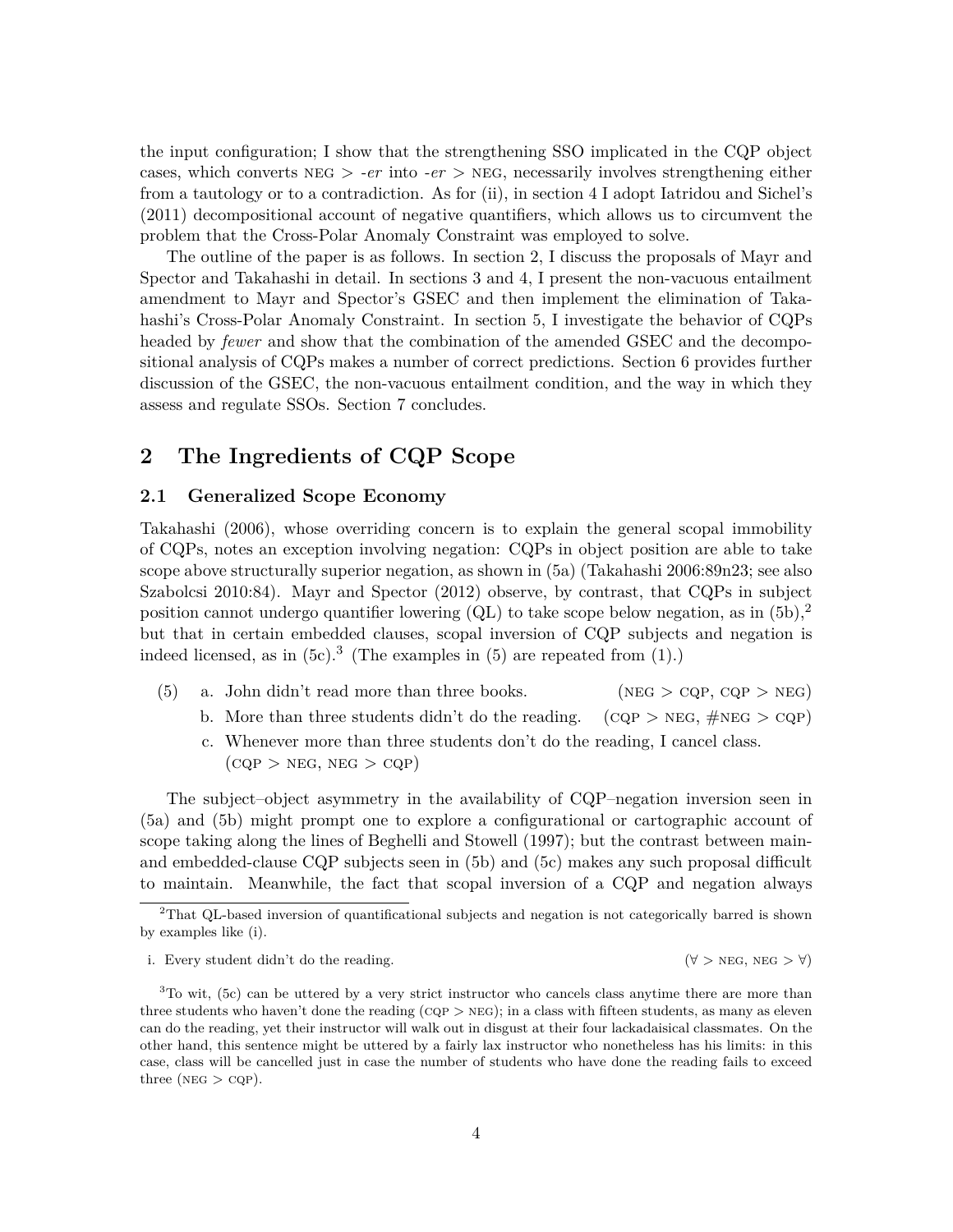has truth-conditional consequences, regardless of the direction of inversion, means that we cannot invoke Scope Economy (Fox 2000) to rule out cases like (5b), since Scope Economy disallows only those SSOs that have no effect on truth conditions.

Mayr and Spector (2012) propose an extension to Fox's Scope Economy that is designed precisely to handle scope inversion asymmetries that parallel configurational asymmetries like the one above. They propose the Generalized Scope Economy Condition (GSEC), defined above in (2) and repeated in (6) (to be slightly modified below in section 3).

(6) Generalized Scope Economy Condition (GSEC): A covert SSO is licensed in a sentence *S* only if there exists a constituent *C* of *S* (possibly *S* itself) such that the covert SSO does not make the semantic value of *C* stronger than or equivalent to what it would be without the covert SSO (Mayr and Spector 2012:20).

The GSEC rules out semantically vacuous SSOs, like Fox's Scope Economy. In addition, it rules out SSOs in which the interpretation of the output configuration asymmetrically entails that of the input configuration, i.e., SSOs that result in logically strengthened meanings. Put more generally, *the GSEC rules out any SSO in which the output configuration entails the input configuration*.

Mayr and Spector show that the general framework for SSO regulation embodied in the GSEC correctly predicts the pattern of interactions between CQPs and negation observed in (5). They treat CQPs as generalized quantifiers with existential force; their lexical entry template for determiners of the form *more than n* is shown in  $(7)$ . ( $\#$ ' is a cardinality function, with *X* a variable over plural individuals; cf. Hackl's (2000) lexical entry for *many* below in  $(10b)$ .)

(7)  $\mathbb{I}$  *more than n* $\mathbb{I} = \lambda P \lambda Q \exists X [\# X > n \wedge P(X) \wedge Q(X)]$  (Mayr and Spector 2012:11)

This move allows Mayr and Spector to explain the pattern in (5) as an instance of the more general pattern of interactions between existentials and negation. They observe that the scope configuration NEG >  $\exists$  asymmetrically entails the scope configuration  $\exists$  > NEG.<sup>4</sup> If CQPs are existential quantifiers, inversion of a CQP object with negation involves an SSO from the stronger  $NEG > \exists$  surface scope configuration to the weaker  $\exists$  > NEG inverse scope configuration. Inversion of a CQP subject with negation involves an SSO in the opposite direction. The latter, but not the former, involves logical strengthening and thus runs afoul of the GSEC, whence the contrast in acceptability between (5a) and (5b). The GSEC thus successfully captures the subject–object asymmetry noted above.

Embedded CQP subjects, as in (5c), differ from their main-clause counterparts in being able to invert with negation. While the GSEC bars SSOs that result in logical strengthening, note that as defined in (6), the GSEC allows the assessment of logical strengthening to be made either locally or globally. This means that an SSO that is barred for inducing

<sup>&</sup>lt;sup>4</sup>As Mayr and Spector (2012:12) observe, this entailment follows only if quantifiers are "Aristotelian" in a somewhat stronger sense than that discussed in footnote 1: we must presuppose not just a nonempty restriction but a nonempty smallest live-on set. Without this stronger presupposition, the entailment does not follow in situations where the restriction's cardinality is smaller than what is stipulated in the truth conditions of the CQP: e.g., if there are exactly three boys in the domain, then *More than three boys didn't come* will be false under the surface-scope ( $\exists$  > NEG) reading but true under the inverse-scope (NEG >  $\exists$ ) reading. (I owe this example to Danny Fox (p.c.).)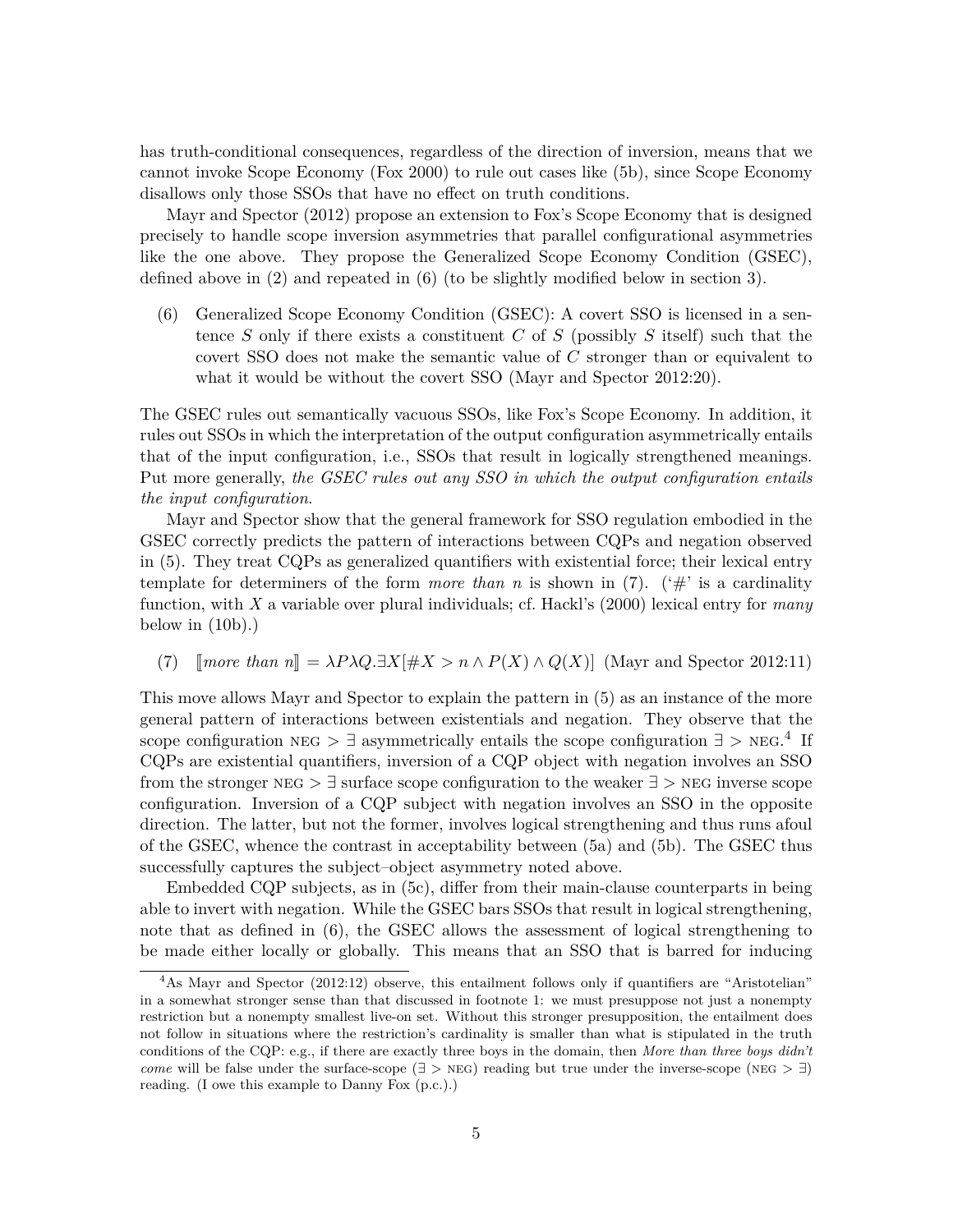logical strengthening in an unembedded environment—e.g., the SSO that takes  $CQP >$ NEG and yields  $NEG > CQP$  in (5b)—will be permitted when it occurs embedded in a DE environment, where entailments are reversed.<sup>5</sup> As Mayr and Spector  $(2012:19)$  observe, the restriction of *whenever* is one such environment. The GSEC thus correctly predicts that the offending SSO in (5b) will be permitted in a *whenever* clause, with the result that CQP subjects in such clauses will be able to invert with negation, as shown in  $(5c)$ .<sup>6</sup>

Mayr and Spector's GSEC successfully captures the complex pattern of interactions between CQPs and negation detailed in (5). Unfortunately, as mentioned in section 1.2, the unitary generalized quantifier treatment of CQPs that Mayr and Spector adopt leads to some incorrect predictions about interactions between CQPs and other quantifiers. Consider, for example, what the existential generalized quantifier treatment of CQPs, in concert with the GSEC, predicts for clauses that contain an *every* subject and a CQP object. Since the ∀ > ∃ surface scope configuration is asymmetrically entailed by the ∃ > ∀ inverse scope configuration, the GSEC correctly predicts that inverse scope should be unavailable in main clauses, as in  $(8a)$ .<sup>7</sup>

- (8) a. Every student registered for more than one class.  $(\forall > \text{CQP}, \# \text{CQP} > \forall)$ 
	- b. Whenever every student registers for more than one class, the advisors are pleased.
		- $(\forall > \text{CQP}, \# \text{CQP} > \forall)$
	- c. Whenever every student registers for one class, the advisors are pleased. (∀ > *one*, *one* > ∀)

But the GSEC also leads us to expect that this strengthening SSO should be licensed in

 ${}^{6}$ An additional prediction of Mayr and Spector's account, not discussed by them, is that the offending strengthening SSOs will be permitted in non-monotone environments, where entailment patterns are not reversed but obliterated. The complements of factive predicates are such environments (for discussion, see Heim 1992 and especially von Fintel 1999). Inversion of CQP subjects with negation is thus possible in factive complement clauses, as in (i).

i. It's too bad that more than three students didn't do the reading. (CQP > NEG, NEG > CQP)

<sup>7</sup>Ordinary existential objects are of course able to take inverse scope above universal subjects, a fact that Mayr and Spector (2012:31–32) attribute to the availability of non-QR scoping mechanisms (e.g., choice-function variable approaches) for such existentials; the GSEC regulates QR but does not prevent existentials from taking wide scope in other ways. As for CQPs, they note that "It is also known that the mechanism whereby simple indefinites can achieve wide scope without movement does not apply to modified numerals such as *more than NP*." However widespread the recognition that ordinary existentials and CQPs behave differently, one would like to have an explanation for this difference; by breaking CQPs down into an existential and a degree quantifier that is scopally commutative with universals and existentials, the decompositional approach to CQP structure introduced in the next section offers one. Finally, note that the failed prediction of the existential generalized quantifier approach to CQPs detailed in (8b) is independent of the matter of non-QR scoping mechanisms: QR should be able (per the GSEC) to raise an existential past a universal in a DE environment, but (8b) shows that this prediction fails for putatively existential CQPs.

<sup>&</sup>lt;sup>5</sup>Note that, since the assessment of logical strengthening can be made either locally or globally per the definition of the GSEC in (6), the reversal of entailment in a DE environment does not render otherwise licit SSOs—like the weakening SSO that takes  $NEG > CQP$  and yields  $CQP > NEG$  in (5a)—ungrammatical. In such a case, there exists a constituent *C* in which the SSO does not result in logical strengthening (or equivalence): *C* is simply the embedded clause.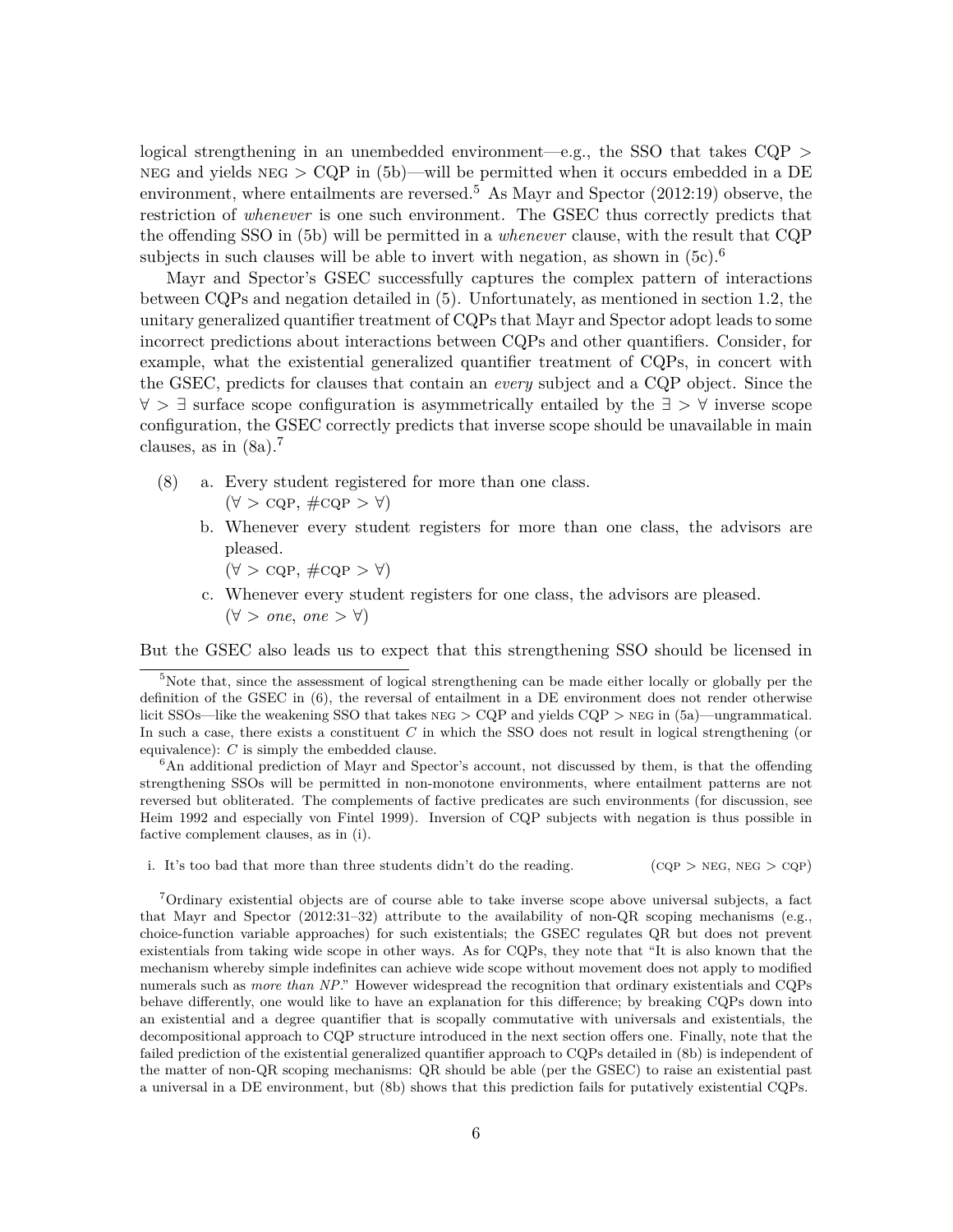a DE embedded clause, where entailments are reversed.<sup>8</sup> As  $(8b)$  shows, this expectation is not borne out. Imagine that the advisors want the students to get to know each other better, and thus want there to be more than one class that every student is registered for  $(CQP > \forall)$ ; evidently (8b) cannot express the advisors' pleasure at this situation, having only the reading on which they are pleased that the students are taking more than one class apiece (∀ > cqp). This contrasts with what we find with the ordinary existential *one* in (8c), where the "single class in common for every student" reading is available.

To summarize, while Mayr and Spector's GSEC successfully captures the complex interactions between CQPs and negation shown in (5), the authors rely on an analysis of CQPs that leads to problems elsewhere. In the next section, I show how these problems can be overcome by adopting the decompositional analysis of CQPs developed by Hackl (2000) and advocated by Takahashi (2006). This must then be coupled with a modification of the GSEC (that is, a further modification of Scope Economy), a task to which I turn in section 3.

### **2.2 CQP Decomposition**

Hackl (2000) proposes that CQPs like *more than three books* be analyzed not as traditional generalized quantifiers but as complex elements composed of a degree quantifier (*-er than three*) and an individual quantifier (*d-many books*). Hackl's CQP syntax is sketched in (9); the LF in (9b) shows both of these quantifiers raising to take scope. I adopt Hackl's truth conditions for *many* alongside Heim's (2006) truth conditions for comparative *-er* in (10).<sup>9</sup>

- (9) a. John read [[-er than three]-many books].
	- b. LF:  $[-er \t{than \t{three}}]_1$   $[d_1$-many \t{books}]_2$  John read  $t_2$
- (10) a.  $\lbrack \lbrack -er \rbrack = \lambda A_{\langle d,t \rangle} \lambda B_{\langle d,t \rangle} A \subset B$ *(Heim 2006:43; Takahashi 2006:69)* b.  $[\text{many}] = \lambda d_d \lambda P_{\langle e,t \rangle} \lambda Q_{\langle e,t \rangle} \cdot \exists X [\#X = d \land P(X) \land Q(X)]$  (Hackl 2000:83)

Hackl's lexical entry for *many* in (10b) is similar to Mayr and Spector's proposal for *more than n* in (7), involving existential quantification over plural individuals, with '#' a cardinality function (Hackl 2000:199ff.). If, with Takahashi (2006), we take the phrase *than three* to denote the degree interval  $\{d : 0 \leq d \leq 3\}$ , then the treatment of CQPs adopted here yields the following truth conditions for the sentence *John read more than three books*:

<sup>&</sup>lt;sup>8</sup>We can likewise illustrate this with a non-monotone embedded environment rather than a DE one (cf. footnote 6); this may help us avoid potential complications related to verifying the non-availability of asymmetrically entailing readings; see Mayr and Spector's (2012:21ff.) discussion of truth dominance (Meyer and Sauerland 2009). The interactions between CQPs and negation (cf. (5)) and between CQPs and *every* (cf. (8)) are the same in non-monotone environments as they are in DE environments. Non-monotone examples are shown for negation in footnote 6 and for *every* in (i) and (ii).

| i. It's too bad that every student registered for more than one class. | $(\forall > \text{CQP}, \# \text{CQP} > \forall)$ |
|------------------------------------------------------------------------|---------------------------------------------------|
| ii. It's too bad that every student registered for one class.          | $(\forall > one, one > \forall)$                  |

<sup>9</sup>Heim's treatment of *-er* is more readily generalizable to CQPs headed by *fewer* than is Hackl's, which relies on a maximalization operator. I discuss *fewer* in section 5.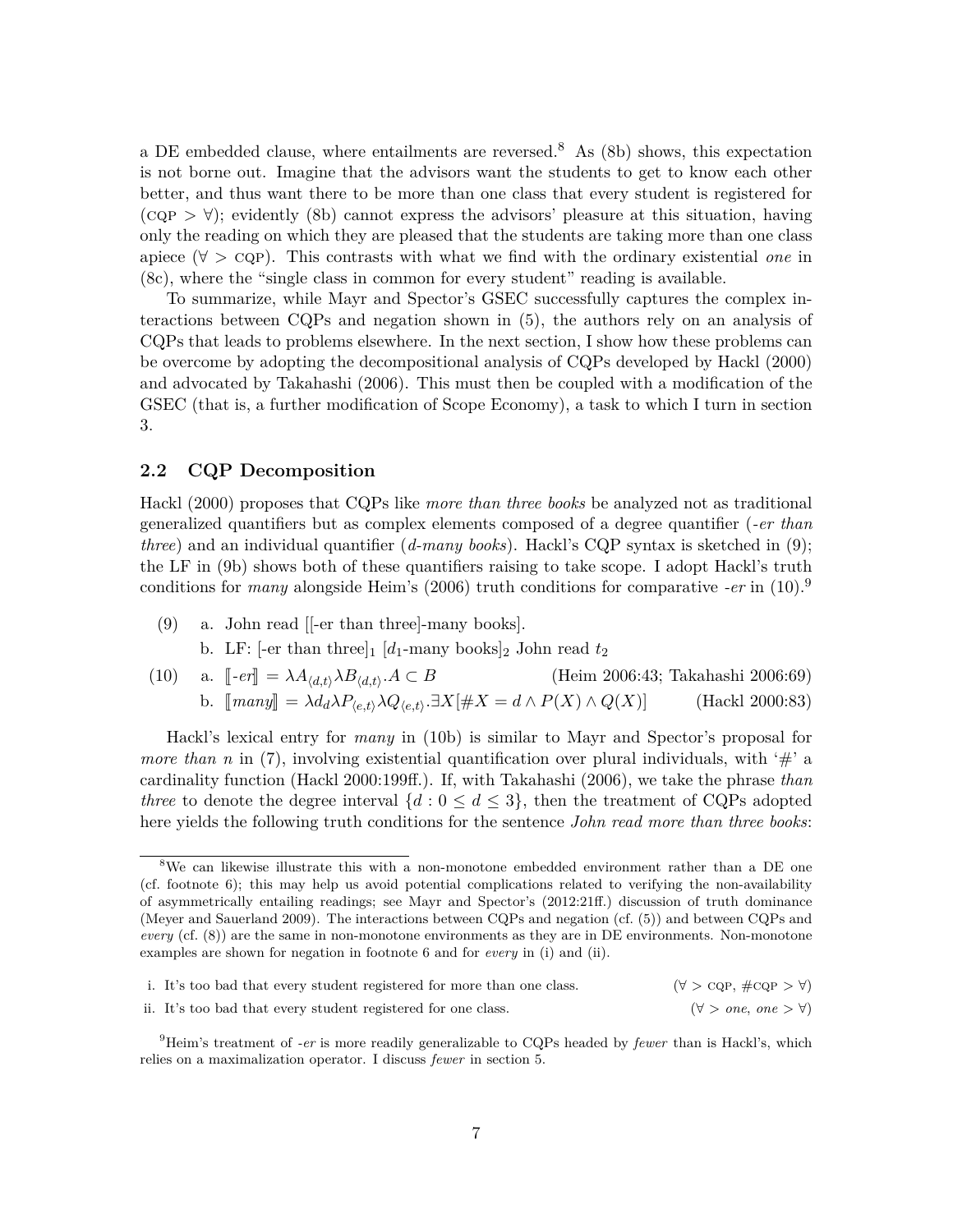$(11)$  John read more than three books

- $=\int -e^r \tan \theta \arctan \theta \cdot d\theta \cdot \ln \tan \theta \cdot d\theta \cdot \ln \tan \theta \cdot d\theta \cdot d\theta$
- $=\llbracket -er \ than \ three \rrbracket(\lambda d_d \cdot \exists X[\#X=d \land \textbf{books}(X) \land \textbf{John-read}(X)])$
- = 1 iff {*d* : 0 ≤ *d* ≤ 3} ⊂ {*d* : ∃*X*[#*X* = *d* ∧ **books**(*X*) ∧ **John-read**(*X*)]}

The truth conditions derived in  $(11)$  state that John read (every element of)<sup>10</sup> some plural individual *X* consisting of books with cardinality greater than three; this is what makes the set of degrees *d* for which there exists some such plural individual a proper superset of the interval  $\{d : 0 \le d \le 3\}.$ <sup>11</sup>

Takahashi (2006:79ff.) proves that the degree quantifier *-er* that is a component of the decomposed CQP is scopally commutative with both the existential and universal quantifiers. Any SSO that inverts an existential or a universal with *-er* will thus be barred by Fox's Scope Economy, which prohibits SSOs that have no truth-conditional effect.<sup>12</sup> Together with the assumptions that QR moves the individual components of a CQP separately (a matter I discuss further in section 6.1) and that QR is subject to Shortest Move, scopal inversion of a CQP object with an existential or universal subject thus depends on semantically vacuous inversion of the degree quantifier *-er* and the existentially or universally quantified subject. That inverse scope is indeed unavailable in such configurations, as shown in (12), follows naturally on the decompositional analysis of CQPs as a violation of Scope Economy, which blocks the vacuous SSOs sketched in (13). (I adopt the convention of underlining the non-CQP scope-bearing element in examples that depict SSOs, like (13); this intended as a legibility aid.)<sup>13</sup>

| (12) | a. Some student read more than three books.  | $(\exists > \text{CQP}, \# \text{CQP} > \exists)$ |
|------|----------------------------------------------|---------------------------------------------------|
|      | b. Every student read more than three books. | $(\forall > \text{CQP}, \# \text{CQP} > \forall)$ |
|      | (13) a. $\exists/\forall > -er >$ many       | (surface scope)                                   |

 $10$ For space reasons, I have omitted the semantic contribution of a distributivity operator from the expression **John-read** $(X)$  in (11). See footnote 13 for further discussion of distributivity and CQP scope.

<sup>11</sup>I assume that degree expressions are monotone, that is, that if John read *n* books, then it is also true that he read *m* books, for any  $m \leq n$  (Takahashi 2006:79).

<sup>12</sup>As Takahashi (2006:89n23) observes, modals appear to be exempt from this restriction. I have no suggestion at present for how to amend the theory of scope shifting embodied in the GSEC in order to provide a natural account of the interaction between *-er* and modals.

<sup>13</sup>Mayr and Spector (2012:15ff.) question the claim that CQPs can never take inverse scope above an existentially quantified subject, citing examples like (i) below (their (25)). They attribute the availability of this reading to the intercession of a distributivity operator with which the (existential) CQP is not scopally commutative; for them, the inverse scope reading depends on QL of the existential subject past the raised CQP and the distributivity operator in a single step. The decompositional analysis of CQPs, together with the assumption of Shortest Move, certainly fails to predict this possibility, as semantically vacuous QL of the existential subject past *-er* would forestall any further SSO. With this in mind, I note that CQP inverse scope appears to be unavailable if the existential determiner is changed from *a* to *some* or *one*, as in (ii) and (iii). This in turn suggests that the range of available readings in (i) might not be representative of the broader pattern licensed by the GSEC. I leave a fuller investigation of the issue to future research. (I use '%' below to indicate pragmatic awkwardness, in contrast to '#', which indicates semantic anomaly/unavailability.)

| A soldier is standing on more than ten government buildings.          | $(\% \exists > \text{CQP}, \text{CQP} > \exists)$    |
|-----------------------------------------------------------------------|------------------------------------------------------|
| ii. % Some soldier is standing on more than ten government buildings. | $(\% \exists > CQP, \#CQP > \exists)$                |
| iii. % One soldier is standing on more than ten government buildings. | $(\% \exists > \text{CQP}, \# \text{CQP} > \exists)$ |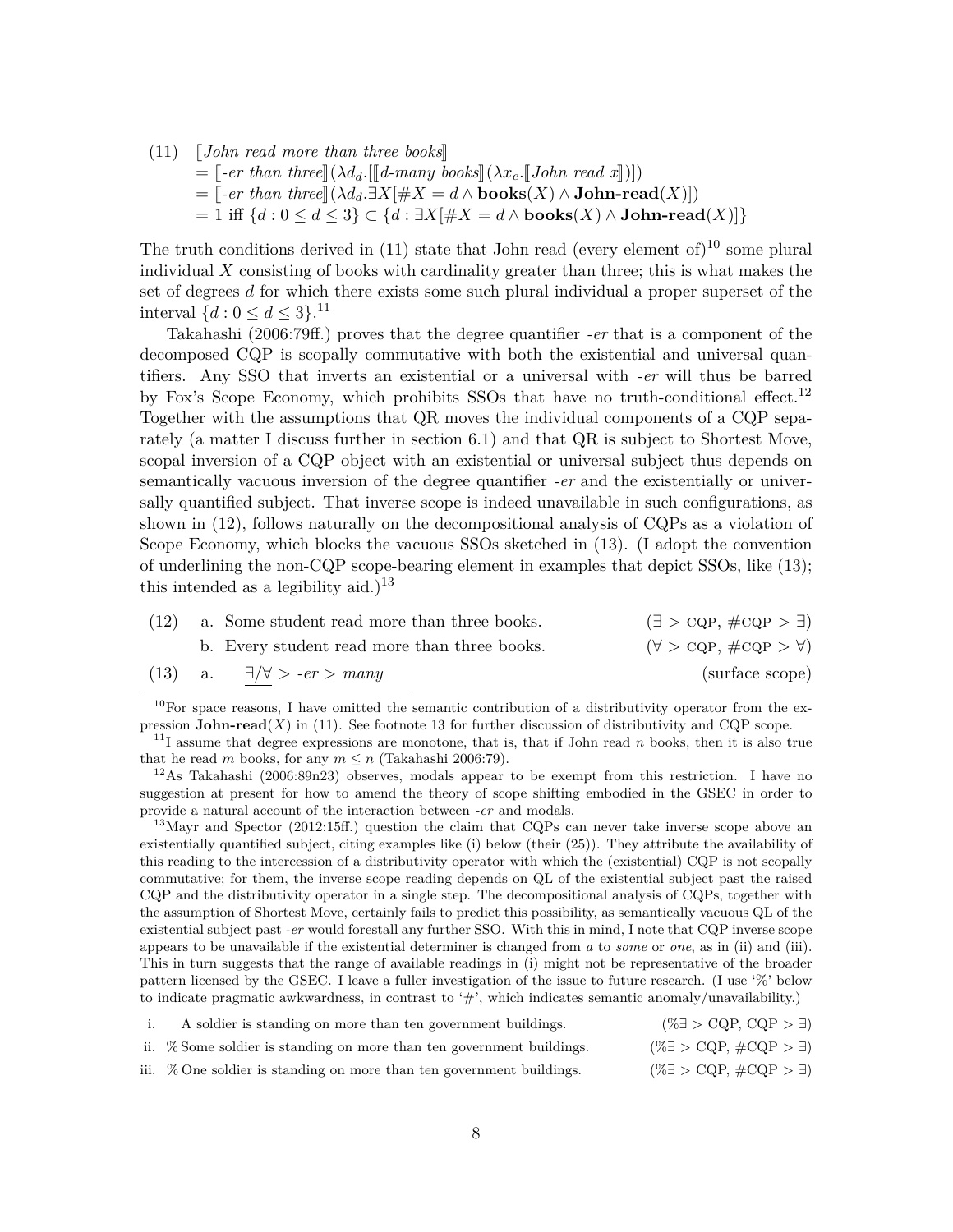b. \* *-er* > ∃/∀ > *many* (vacuous SSO blocked by Scope Economy) c. . . . inverse scope unavailable due to blocked intermediate scope

Takahashi's account of the scopal immobility of CQPs extends naturally to the cases seen above in (8a) and (8b), which proved problematic for Mayr and Spector. Once we adopt the decompositional analysis of CQPs and recognize Takahashi's proofs of the scopal commutativity of *-er* with existentials and universals, we predict that a CQP object should never be able to take inverse scope above an *every* subject, regardless of the clausal environment in which it occurs: since truth-conditionally vacuous SSOs are barred in all circumstances (by Fox's Scope Economy and by the GSEC), the DE environment in (8b) will not rescue the vacuous SSO that inverts *every* and *-er*. We likewise gain a principled explanation for the lack of inverse scope in (8a), no longer having to rely on the stipulation that the non-QR scope-taking mechanisms available to other existentials are unavailable to putatively existential CQPs (see footnote 7).

For all its advantages, Takahashi's account of CQP scope is not equipped to deal with negation. The problem stems from Takahashi's Cross-Polar Anomaly Constraint, defined in (14), a constraint he proposes in order to explain the inability of CQP objects to take inverse scope above DE and non-monotone subjects, as shown in (15). Since such quantifiers are not scopally commutative with *-er* (or *many*), we cannot rely on Scope Economy alone to explain CQP objects' scopal immobility here. The Cross-Polar Anomaly Constraint is violated whenever an SSO causes a DE or non-monotone element to intervene between *-er* and *many* (as it must do in order to effect full inversion of said quantifier with the CQP, per Shortest Move). Takahashi (2006:89) suggests that this "violates principles of grammar, [and] we cannot apply any further SSO", i.e., that violations of the Cross-Polar Anomaly Constraint are tantamount to violations of Scope Economy. The offending SSOs are sketched in (16).

- (14) Cross-Polar Anomaly Constraint: The partial ordering relation denoted by the comparative operator is defined only over sets of degrees that contain the same end of a scale. (Takahashi 2006:86)
- (15) a. No student read more than three books. ( $no > \text{CQP}, \#\text{CQP} > no$ ) b. Exactly five students read more than three books. (! $5 > \text{CQP}, \# \text{CQP} > !5$ ) (16) a.  $\frac{no}{!5} > -er > many$  (surface scope)<br>b.  $* -er > no/!5 > many$  (blocked by Cross-Polar Anomaly Constraint)
	- (blocked by Cross-Polar Anomaly Constraint)
		- c. . . . inverse scope unavailable due to blocked intermediate scope

Unfortunately, the Cross-Polar Anomaly Constraint erroneously predicts that the DEness of negation should prevent CQPs from scopally inverting with negation under any circumstances, contrary to what we have seen in (5). Takahashi (2006:89n23) recognizes the problem and tentatively suggests that negation might escape regulation by the Cross-Polar Anomaly Constraint and Scope Economy in much the same way that modals appear to escape regulation by Scope Economy. (Takahashi notes that negation and modals share the property of being non-DP scope-bearing elements.) The unavailability of scopal inversion in (5b), along with the behavior of *fewer* to be discussed in section 5, show that this suggestion cannot be correct for negation. In order to achieve an explanatory account of the interactions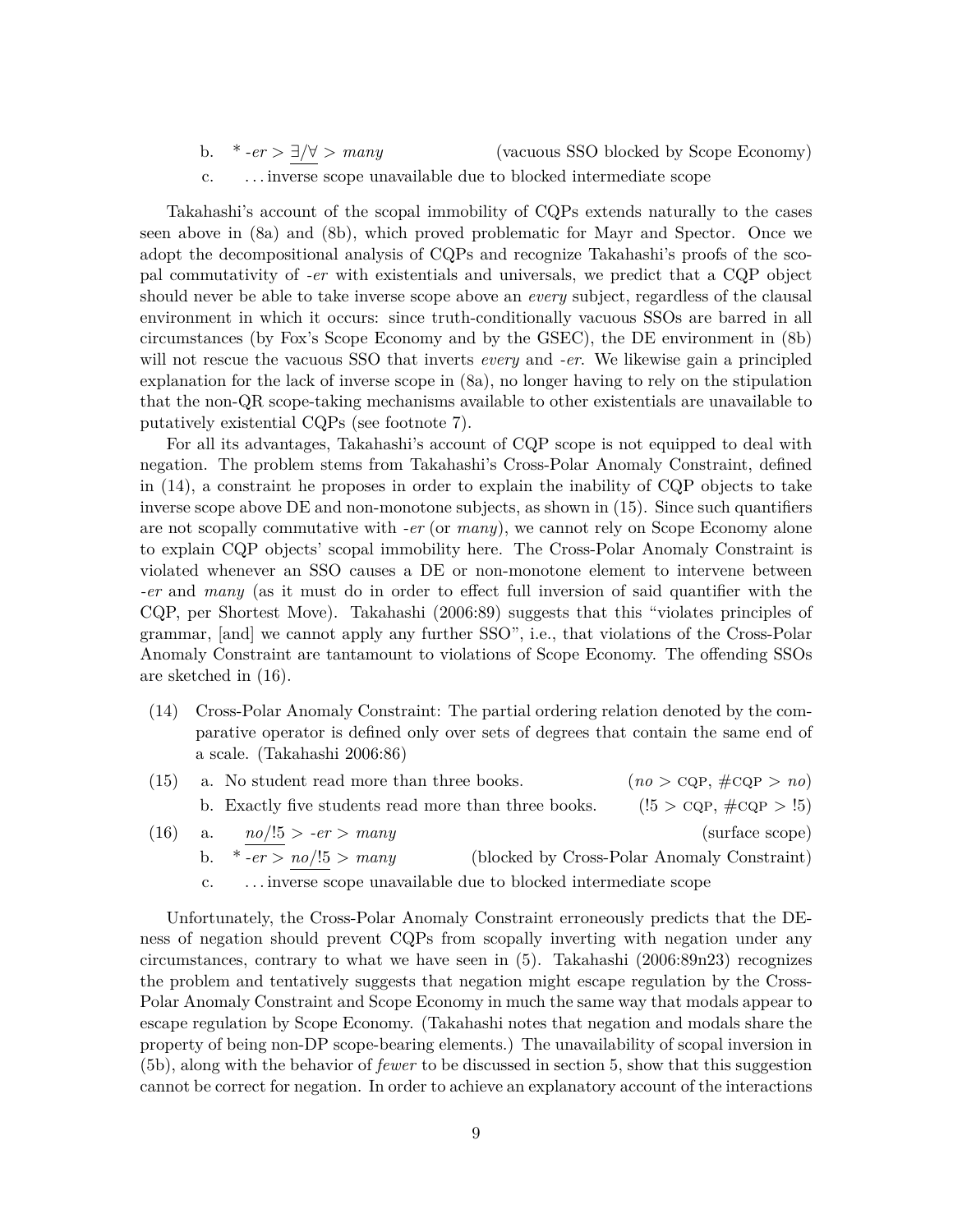between CQPs and negation, we must look for an alternative to the Cross-Polar Anomaly Constraint.

#### **2.3 Toward an Integration**

I suggest that the solution lies in combining the GSEC with the decompositional approach to CQPs. My proposal proceeds from the observation that the analyses of Mayr and Spector (2012) and Takahashi (2006) have complementary strengths and weaknesses. Mayr and Spector's GSEC offers an account of the configurational asymmetry in the availability of CQP–negation inversion seen in (5) but fails to predict the scopal immobility of the CQP objects in (8). Takahashi, in adopting Hackl's decompositional analysis of CQPs, can explain the latter but not the former. In adopting the GSEC alongside the decompositional analysis of CQPs, I thus aim to combine the strengths of Mayr and Spector's and Takahashi's proposals while eliminating their respective shortcomings vis-à-vis CQP structure and negation.

As mentioned at the outset, the task of integrating these two proposals requires us to address two major issues: (i) the nature of the interactions between negation and *-er* and (ii) the scopal immobility of CQP objects with DE and non-monotone subjects, which inspired Takahashi's Cross-Polar Anomaly Constraint. I turn to these issues in the next two sections.

# **3 On the GSEC's Regulation of Logical Strengthening**

I now turn to the interaction between negation and *-er*. Whereas Mayr and Spector's successful treatment of the scopal interactions between negation and (non-decomposed) CQPs-as-existentials is directly transferable to the scopal interactions between negation and the existential CQP component *many*, the same cannot be said for the other component of the decomposed CQP, the degree quantifier *-er*. In this section I examine the nature of the scopal interactions between negation and *-er* and offer a small amendment to the GSEC that makes it fully compatible with the decompositional analysis of CQPs.

To begin, I sketch the SSOs that are implicated in CQP–negation inversion on the decompositional analysis of CQPs. Focusing first on the interactions between negation and existential *many*, we can see clearly that the GSEC correctly predicts the subject–object asymmetry noted above in  $(5)$ : since the scope configuration NEG  $>$  *many* is logically stronger than the scope configuration *many* > NEG (see footnotes 1 and 4), inversion of negation and *many* will involve logical weakening with the CQP object in (17a) but logical strengthening with the CQP subject in (17b). Inversion is thus permitted in the former case, as seen above in (5a), but barred in the latter case, as in (5b) (absent the rescuing effect of a higher non–order-preserving logical operator).

(17) a. Inversion of CQP object with negation:

| i. NEG $>$ -er $>$ many $\exists$            | (surface scope)      |
|----------------------------------------------|----------------------|
| ii. $-er > \text{NEG} > \text{many}/\exists$ | (intermediate scope) |
| iii. $-er >$ $many/\exists >$ NEG            | (inverse scope)      |
| b. Inversion of CQP subject with negation:   |                      |

10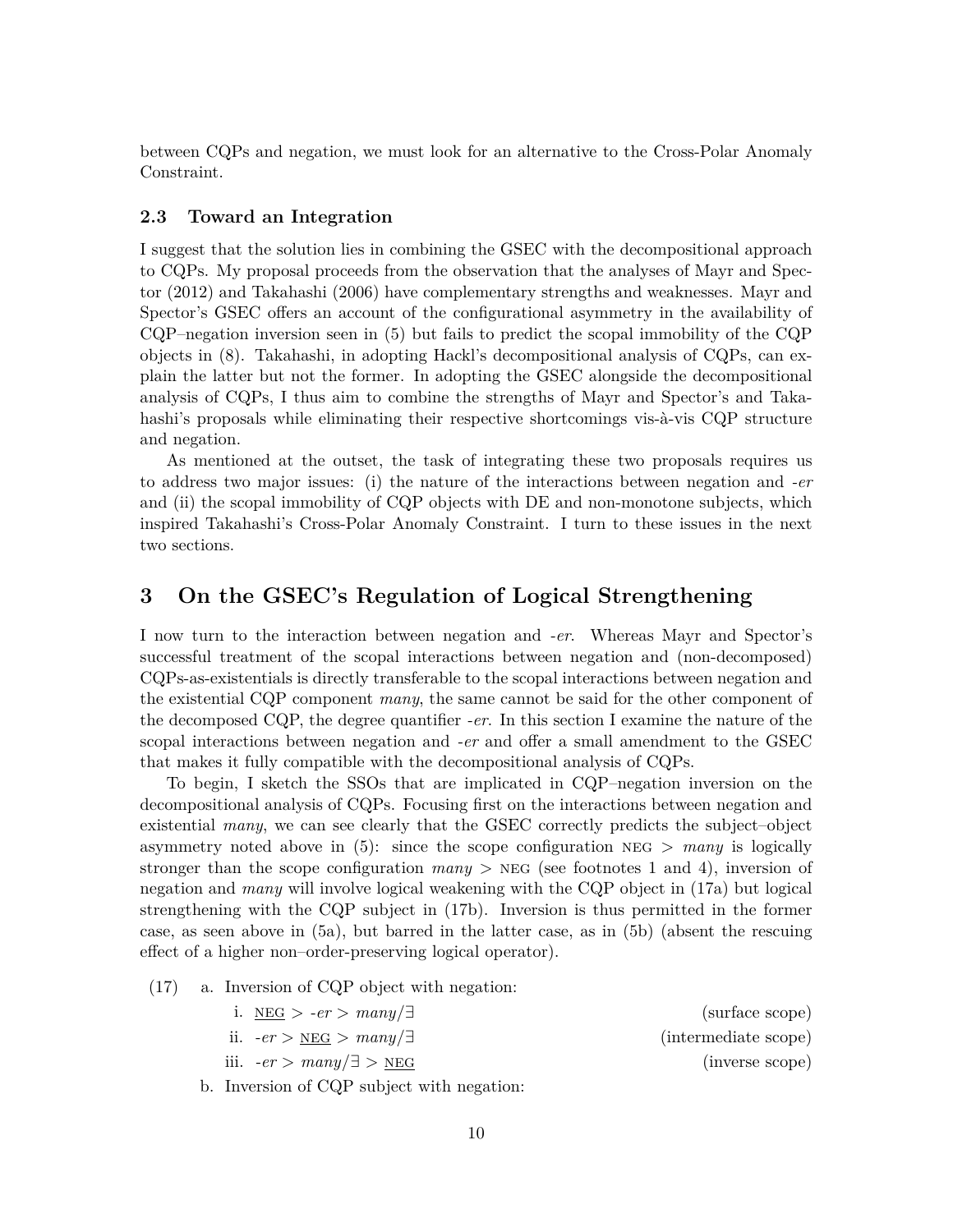|      | i. $-er > many/\exists >NEG$                 | (surface scope)                                             |
|------|----------------------------------------------|-------------------------------------------------------------|
|      | ii. * $-er > \underline{NEG} > many/\exists$ | (intermediate scope; blocked by GSEC)                       |
| iii. |                                              | inverse scope unavailable due to blocked intermediate scope |

For the CQP object in (17a), we also need to show that the first SSO, from surface scope to intermediate scope, is licensed by the GSEC. We can easily demonstrate, however, that with *-er* defined as in (10a), the intermediate scope configuration *-er* > NEG asymmetrically entails the surface scope configuration neg > *-er*. Recall that *-er* relates two sets of degrees: the first is syntactically instantiated as a *than* clause, the second as a predicate abstract derived via type-driven movement of the DegP headed by *-er*. When negation occurs in the immediate scope of *-er*, it applies to the second argument of *-er*. Suppose this second argument (absent negation) is the set *B* (or, equivalently, the function  $\lambda d_d \cdot B(d)$ ); when negation scopes immediately below *-er*, the second argument will be the complement of *B* (i.e.,  $U - B$ , where *U* is the universe of discourse; equivalently, the function  $\lambda d_d \neg B(d)$ ). The syntax–semantics mapping is sketched in (18).

(18) a. LF:  $[-er \tanh A]_1 \text{ NEG } [d_1-B]$ b. Truth conditions:  $\llbracket -er \rrbracket(\lambda d_d \cdot A(d))(\lambda d_d \cdot \neg B(d))$  $= 1$  iff  $A \subset (U - B)$ 

When negation takes scope above *-er*, we get the LF and truth conditions shown in (19).

(19) a. LF: NEG [-er than A]<sub>1</sub> 
$$
[d_1-B]
$$
  
b. Truth conditions:  $\neg([\neg er](\lambda d_d.A(d))(\lambda d_d.B(d)))$   
= 1 iff  $\neg(A \subset B)$ 

Now, if a non-empty set *A* is a proper subset of the complement of *B*, as in (18), then it will invariably fail to be a proper subset of *B* itself, which is precisely what is required in (19).<sup>14</sup> The scope configuration *-er* > NEG thus entails the scope configuration NEG > *-er*. Looking in the opposite direction, we can observe that there are many different scenarios in which *A* will fail to be a proper subset of *B*; to take a simple example, this will be true if *A* and *B* have partial overlap. But in that case (19) will be true while (18) is false, which means that  $NEG > -er$  does not entail  $-er > NEG$ . The scope configuration  $-er > NEG$  thus asymmetrically entails—i.e., is logically stronger than—the scope configuration neg > *-er*.

This appears problematic for our account of CQP inversion with negation: in (17a), the first SSO, from surface scope to intermediate scope, involves a change from neg > *-er* to the logically stronger *-er*  $>$  NEG. It thus seems that the GSEC should block this SSO and all subsequent SSOs, with the result that the inverse scope reading with CQP objects should be unavailable, contrary to fact.

I suggest that the solution to this problem lies in the nature of the sets of degrees related by comparative *-er*. All degree-based theories of comparison, whatever their differences, share the assumption that sets of degrees are not ordinary unordered sets, but rather ordered

<sup>14</sup>This entailment does not hold if *A* is the empty set. Since *A* here is an argument of *-er* denoting a degree interval, it is plausible to assume that the grammar treats *A* as non-empty, i.e., that the GSEC evaluates *-er* as if its arguments denote non-empty degree intervals; for discussion of the modularity of the GSEC, see section 6.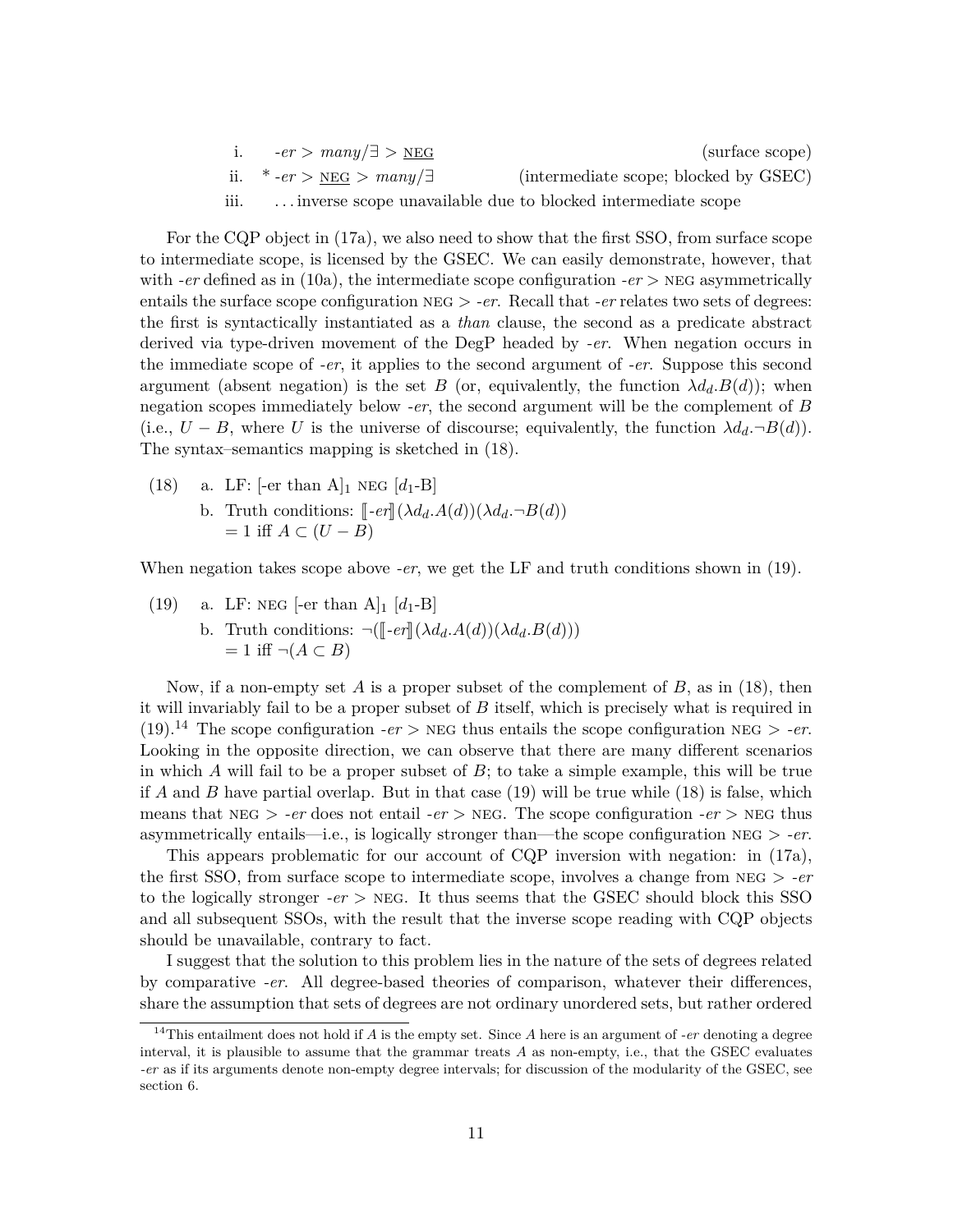sets arranged to form a scale. Subsets of such a scale, which may serve as arguments to operators like *-er*, typically are further constrained to pick out contiguous intervals that include one of the scale's endpoints, as with the set  $\{d : 0 \le d \le 3\}$  seen above in (11).<sup>15</sup> The complement of such an interval includes the other scalar endpoint; for the interval mentioned immediately above, this is  $\{d : 3 < d \leq \infty\}$ . Two subsets of an ordered set of degrees—i.e., two scalar intervals—that include opposite endpoints of the scale will perforce never stand in the subset relation to each other (a fact that Takahashi (2006) exploits in his Cross-Polar Anomaly Constraint).

With this in mind, I propose a small but significant modification of the GSEC. Whereas Mayr and Spector propose that the GSEC bars SSOs that are semantically vacuous or that involve logical strengthening—i.e., SSOs in which the output configuration entails the input configuration—I propose instead that the GSEC forbids SSOs in which the output configuration non-vacuously entails (N-entails) the input configuration, in a sense to be defined immediately below. On this view, if an SSO is such that either the input configuration expresses a tautology (which is vacuously entailed by every proposition) or the output configuration expresses a contradiction (which vacuously entails every proposition), the GSEC does not regulate its application. This condition on the GSEC's power to block an SSO, which I call the N-entailment condition, can be incorporated into Mayr and Spector's GSEC as in  $(20)$  (cf.  $(6)$ ).<sup>16</sup>

(20) Generalized Scope Economy Condition (GSEC; final version): A covert SSO is licensed in a sentence *S* only if there exists a constituent *C* of *S* (possibly *S* itself) such that the covert SSO does not make the semantic value of *C* non-vacuously entail (N-entail) what it would be without the covert SSO.

*p* N-entails *q* iff

- a. *p* entails *q*
- b. there is a proposition  $p'$  such that  $p'$  does not entail  $q$ ; and
- c. there is a proposition  $q'$  such that p does not entail  $q'$

The GSEC with the N-entailment condition blocks both logically strengthening and semantically vacuous SSOs, just like Mayr and Spector's GSEC (note that every proposition N-entails itself, per clause (a)). The only difference is that it allows strengthening SSOs in which the input is entailed by every proposition or the output entails every proposition.

With the N-entailment condition in place, let us return to the problematic SSO in  $(17a)$ , from  $NEG$  > *-er* to *-er* > NEG, with the truth conditions shown in (18) and (19). There are two cases. (i) The sets *A* and *B* include opposite scalar endpoints: in this case, the input of the SSO,  $\neg(A \subseteq B)$ , is a tautology, and the output of the SSO,  $A \subseteq (U - B)$ , is a contingency. (ii) The sets *A* and *B* include the same scalar endpoint: in this case, the input ¬(*A* ⊂ *B*) is a contingency, but the output *A* ⊂ (*U* − *B*) is a contradiction. In both scenarios, the SSO involves logical strengthening, but the strengthening is non–N-entailing, in the sense defined above: in the first case, there is no proposition that fails to entail

<sup>&</sup>lt;sup>15</sup>Not all analyses share this assumption; for a proposal that countenances endpointless scalar intervals, see Schwarzschild and Wilkinson (2002).

<sup>&</sup>lt;sup>16</sup>I thank Danny Fox (p.c.) for suggesting the wording of the definition in  $(20)$ .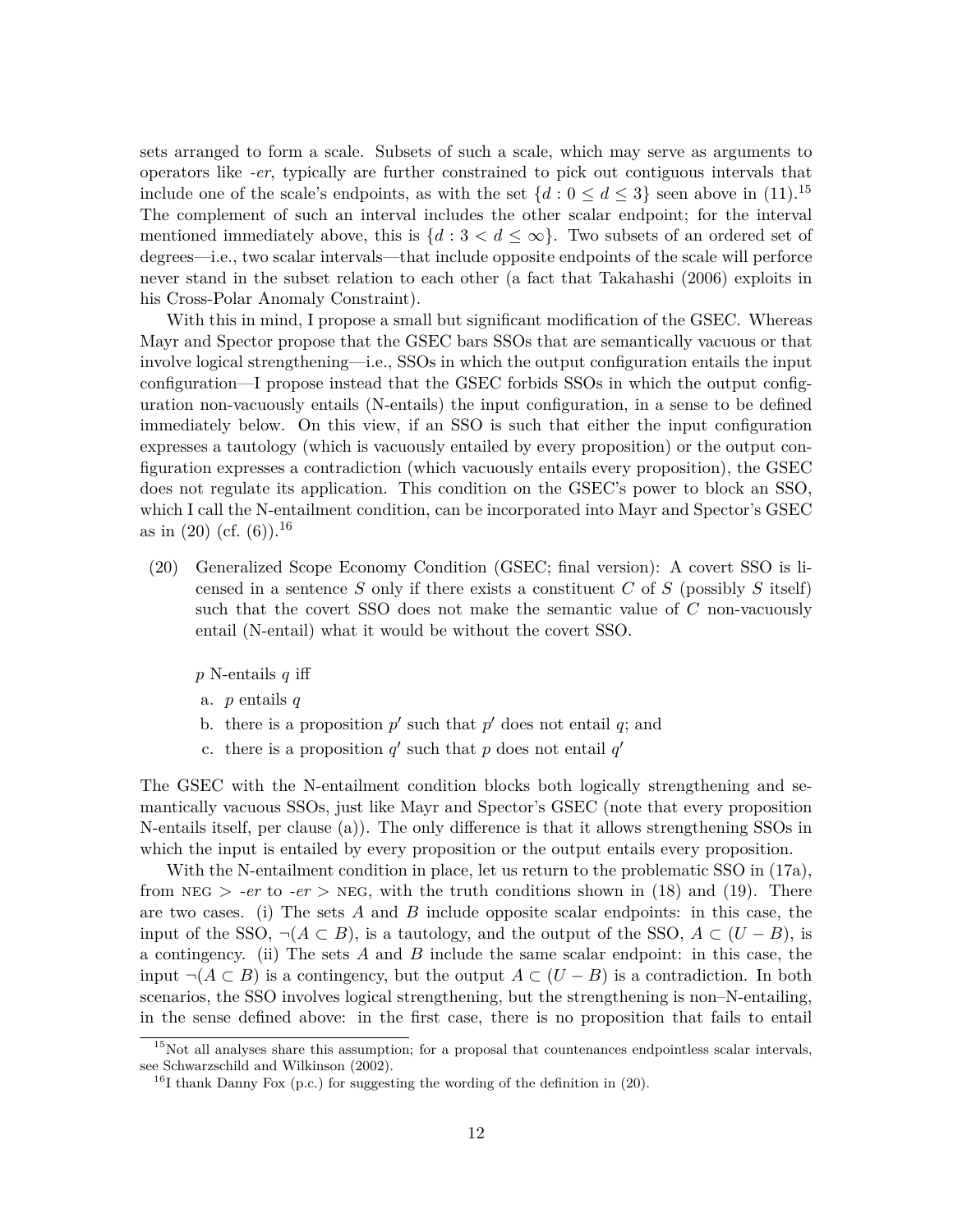the input configuration, violating clause (b) of (20), and in the second case there is no proposition that the output configuration fails to entail, violating clause (c). As a result, the GSEC does not regulate this SSO; it is permitted under the definition in (20).

I offer some further discussion of the nature of the GSEC and the N-entailment condition in section 6.

## **4 DE and Non-Monotone Quantifiers**

Having established that the GSEC can be amended so as to accommodate the interactions between negation and *-er*, I now turn to the task of doing away with Takahashi's problematic Cross-Polar Anomaly Constraint. Recall that this constraint was proposed in order to explain the inability of CQP objects to take inverse scope above DE and non-monotone subjects. The examples from (15) above are repeated in (21).

| (21) | a. No student read more than three books.            | $(no > \text{CQP}, \# \text{CQP} > no)$ |
|------|------------------------------------------------------|-----------------------------------------|
|      | b. Exactly five students read more than three books. | $(!5 > \text{CQP}, \# \text{CQP} > !5)$ |

DE and non-monotone quantifiers are not scopally commutative with *-er* or *many*, the two components of the decomposed CQP. Moreover, if the GSEC bars only N-entailment as proposed in section 3, then inversion of the CQP object with *no* in (21a) should be just as felicitous as inversion of a CQP object with negation; meanwhile, inversion with a nonmonotone quantifier, as in (21b), will never involve N-entailment. It thus appears that we cannot rely on the GSEC to rule out the unattested inverse scope readings here. I suggest that the solution lies in amending our assumptions not about the GSEC, but about the DE and non-monotone subjects themselves.

For cases like (21a), a solution may be sought in recent work by Iatridou and Sichel (2011), who offer a decompositional analysis of English negative existentials like *no*. Based on the scopal interactions between *no* DPs and modals, Iatridou and Sichel propose that *no* DPs consist of two components: (i) an existential quantifier that may undergo scope diminishment and (ii) a superior, scopally fixed negation.<sup>17</sup> For our purposes, this means that in order for a CQP object to take inverse scope above a *no* subject, the CQP's scopebearing components must undergo inversion one by one with those of *no*. As discussed in section 2.2, however, Takahashi (2006:79ff.) has proven that *-er*, the scopally highest component of the CQP object, is scopally commutative with the existential quantifier, the scopally lowest component of the *no* subject. Inversion of these two is blocked—SSOs that effect no change on truth conditions count as N-entailments under the definition in (20) and are thus prohibited—and this prevents any further SSOs, as sketched in (22). Crucial for our purposes is the fact that there is no derivable scope configuration in which *no* (as a whole) takes scope between *-er* and *many*, and thus no need for Takahashi's Cross-Polar Anomaly Constraint: inverse scope is ruled out independently by the GSEC.<sup>18</sup>

<sup>&</sup>lt;sup>17</sup>Decomposition of negatives along these lines has long been pursued for German and Dutch, and to a lesser extent for English; see Jacobs (1980), Ladusaw (1992), Kratzer (1995), Geurts (1996), Potts (2002), and Penka (2011, 2012), and references therein.

<sup>&</sup>lt;sup>18</sup>Of course, not all DE quantifiers are negative existentials, and so Iatridou and Sichel's proposal will take us only so far. I note, though, that a large number of other DE quantifiers (possibly a majority, or even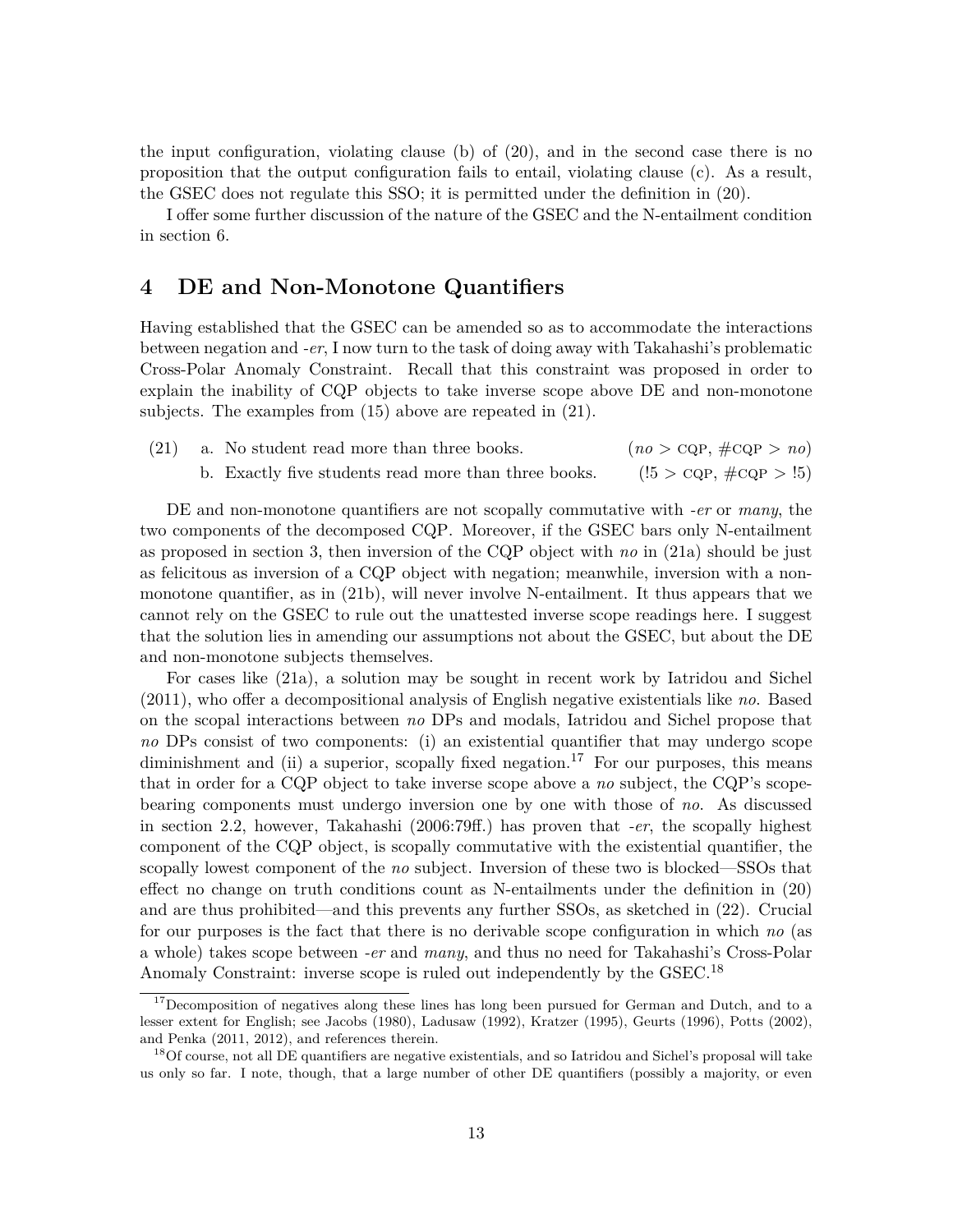(22) *No* subject ( $NEG > \exists$ ) and CQP object (*-er* > *many*) a.  $NEG > \exists > -er > many$  (surface scope) b. \*  $NEG > -er > \exists > many$  (vacuous SSO blocked) c. . . . no further SSOs permitted

For cases like (21b), with non-monotone quantifiers, we might pursue a similar decompositional strategy.<sup>19</sup> A quantifier like *exactly two* might be decomposed along the lines suggested for CQPs, with a scopally superior degree quantifier above the existential individual quantifier *many* (i.e., with *exactly* treated as a degree determiner on the model of *-er*). The failure of non-monotone quantifiers to invert with CQP objects would receive the same explanation as suggested above for *no* and for the existentials in (12): the vacuous SSO inverting existential *many* with *-er* blocks everything else. Such an analysis would also account for Mayr and Spector's (2012:46) observation that non-monotone subjects undergo scopal inversion with *every* objects but not with negation, as shown in (23a) and (23b) (Mayr and Spector's examples (93) and (94), respectively).

| (23) | a. Exactly two boys danced with every girl.             | (!2 > every, every > !2)                |
|------|---------------------------------------------------------|-----------------------------------------|
|      | b. Exactly two guests didn't show up.                   | $(!2 > \text{NEG}, \# \text{NEG} > !2)$ |
|      | c. It's too bad that exactly two guests didn't show up. | $(2 > \text{NEG}, \text{NEG} > 2)$      |

On the decompositional proposal sketched here, inverse scope in (23a) is derived via the weakening SSO that inverts *every* and existential *many*, which is the lowest component of *exactly two*; inverse scope in (23b) is blocked by the strengthening SSO moving negation above existential *many*. As expected, this strengthening SSO is permissible in a non-UE environment, whence the availability of inverse scope in (23c). Once again, we need not rely on the Cross-Polar Anomaly Constraint in order to explain the unavailability of inverse scope.<sup>20</sup>

It thus appears that we can safely do away with the Cross-Polar Anomaly Constraint, a welcome result given the GSEC's clear sensitivity to the presence of negation. While there is surely more to be said about the scopal interactions between CQPs and non-UE quantifiers, we have seen that it is possible to explain the relevant data without appeal to an ad hoc constraint against derivations that move a non-UE element through the scope position between *-er* and *many*. That is, we can explain the troublesome data in (21) without erroneously ruling out attested scopings of negation, all while maintaining Takahashi's underlying assumptions about Shortest Move and Scope Economy (in the updated form of the GSEC).

all) are scalar quantifiers: positives like *few*, comparatives like *fewer than three*, or superlatives like *at most three*. If these are all subject to a decompositional treatment along the lines proposed by Hackl (2000) for CQPs, then the GSEC may indeed suffice to block inversion of CQP objects with all of these DE subjects. I leave detailed investigation of the matter for future research. (On some important differences between comparative and superlative quantificational DPs, see Geurts and Nouwen 2007.)

 $^{19}$ I owe this suggestion to Danny Fox (p.c.).

 $^{20}$ I believe that the decompositional approach sketched here is more promising than the suggestion offered by Mayr and Spector (2012:46), who write that the data in (23) "might suggest that the underlying system does not distinguish between such apparently non-monotonic indefinites and monotone-increasing indefinites, and views them as expressing existential quantification."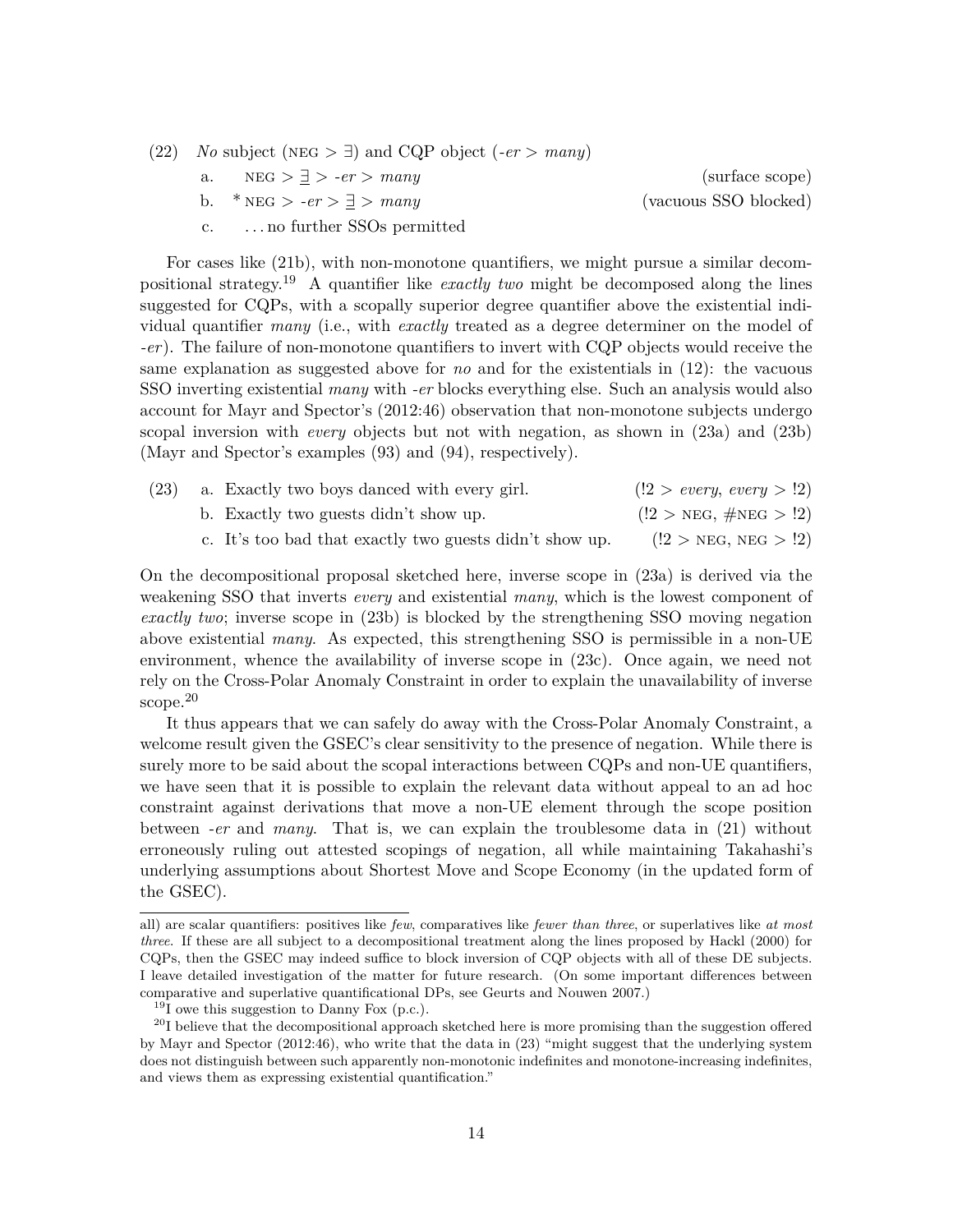### **5** *Fewer*

### **5.1 Scopal Commutativity of** *little* **and Negation**

CQPs headed by *fewer*, whether subjects or objects, fail to undergo scopal inversion with negation; examples are shown in (24). Furthermore, as shown in (25), being embedded in a non-UE environment does nothing to ameliorate the relevant readings and the SSOs on which they depend.<sup>21</sup> All of the examples in  $(24)$  and  $(25)$  are limited to surface scope.

- (24) a. Fewer than three students didn't do the reading. (CQP > NEG,  $\#NEG > CQP$ ) b. John didn't read fewer than three books. (NEG > CQP,  $\#CQP$  > NEG)
- (25) a. Whenever fewer than three students don't do the reading, I let the class continue.  $(CQP > NEG, \#NEG > CQP)$ 
	- b. Whenever John doesn't read fewer than three books, he writes a good paper.  $(NEG > CQP, \#CQP > NEG)$

The fact that inversion of a *fewer* CQP with negation is barred regardless of its surface syntactic position, as shown in  $(24)$ , suggests that a successful explanation of the facts at hand will not make reference to logical strengthening. The syntactic and logical asymmetry that the GSEC capitalizes on with *more* CQPs will not help us here. It is thus unsurprising to see that inversion of *fewer* CQPs with negation remains unavailable in non-UE embedded environments in (25): the GSEC leads us to expect, apparently correctly, that reversing the direction of entailment (or obliterating it entirely) will not rescue an SSO that is barred for reasons having nothing to do with logical strengthening.

Indeed, a closer look at the internal structure of *fewer* CQPs reveals that the offending SSO barring inversion with negation is not a strengthening SSO, but a semantically vacuous one. I adopt the decompositional analysis of *fewer* CQPs advocated by Heim (2006) and Takahashi (2006), according to which *fewer* consists of the degree quantifier *-er* and the

- i. I'm still shocked fewer people don't realize Leibniz beat Newton to Calculus. Oh well, great disputes make for great reading. (http://tech.slashdot.org/article.pl?sid=08/03/27/1657250)
- ii. One of the points he made to me was that the scientists in the United States have been very lax in properly presenting evolution to the public, which, in his opinion, is why fewer people don't see the obvious shortcomings of the theory.

(http://samuraisam1.blogspot.com/2005/09/media-complicity-fuels-phony.html)

iii. I'm surprised fewer people don't distrust Microsoft, frankly. (http://www.internet-nexus.com/2006\_04\_09\_archive.htm)

 $21$ Examples like (25a) are sometimes used by speakers whose intended meaning can in fact be conveyed by replacing *fewer* with *more*: e.g., in (i) below, the speaker expresses shock that the number of people who realize Leibniz beat Newton to calculus isn't greater (not that it isn't smaller); in (ii), the context makes it clear that the opinion-holder sees shortcomings in the theory of evolution and seeks an explanation for why more (not fewer) people don't see them, as well. The conditioning set of factors for this phenomenon appears to include a *fewer* CQP subject along with negation in a non-UE environment. I take this phenomenon to be attributable to the pragmatic principle *triplex negatio confundit* (Horn 1991; note, in this connection, the further presence of the negative verb *distrust* in (iii), making this a case of Horn's *quadruplex negatio fer'blondiat*), and disregard it for present purposes.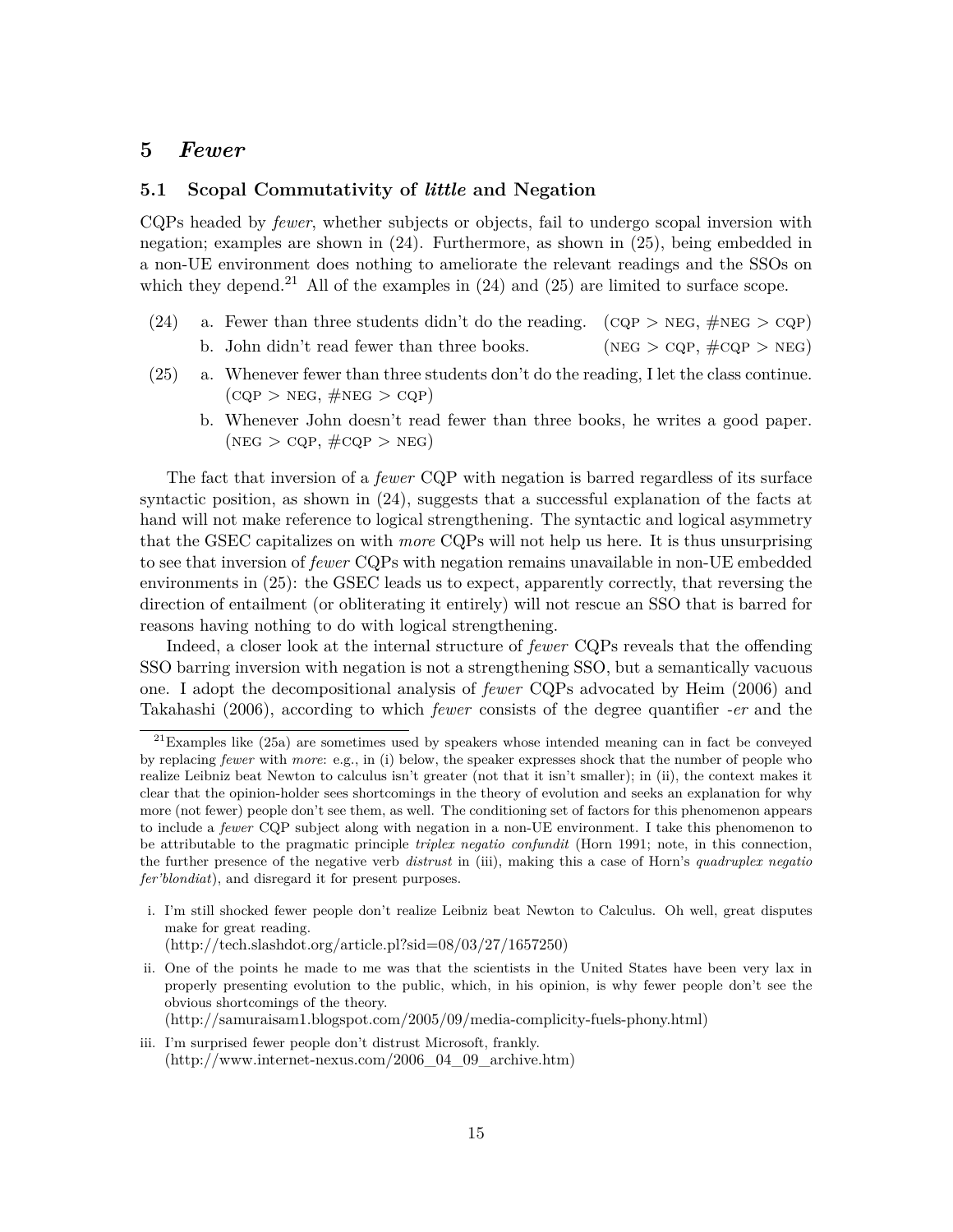individual quantifier *many* familiar from our treatment of *more*, along with a scale-reversing operator, *little*, that takes scope between them.<sup>22</sup> The truth conditions for *little* are given in (26) (*-er* and *many* are as above in (10)). The syntax of the sentence *John read fewer than three books* is sketched in (27a), with the truth conditions in (27b).

- (26)  $\left[\text{little}\right] = \lambda d_d \lambda P_{\langle d,t \rangle} P(d) = 0$ <br>(27) a. John read [[[-er than [litt] *(Heim 2006:38)*
- a. John read [[[-er than [little-three]]-little]-many books]. LF:  $[-er \t{than} \t{little-three}]\begin{bmatrix} d_1\text{-little} \end{bmatrix}$   $[d_2\text{-many books}]$  John read  $t_3$ 
	- b. *John read fewer than three books*  $= 1$  iff  $\{d : 3 < d \le ∞\}$  ⊂  $\{d : \neg \exists X [\# X = d \land \textbf{books}(X) \land \textbf{John-read}(X)]\}$

*Little* takes scope over *many*, yielding the complement of the set of degrees returned by *many*: in this case, those degrees *d* for which there is no plural individual of cardinality *d* whose elements are books that John read. This set, in turn, serves as the second argument of *-er*. The truth conditions derived in (27b) state that this set is a proper superset of  ${d : 3 < d \leq \infty}$ , i.e., that it is minimally the interval  ${d : 3 \leq d \leq \infty}$ , which in turn means that the largest plural individual consisting of books that John read has cardinality *<* 3. These are indeed the intuitively correct truth conditions for the sentence in question. Note that, when *little* occurs in the main clause, we must likewise assume that it occurs in the *than* clause, thereby yielding  $\{d : 3 < d \leq \infty\}$ , the complement of the set ordinarily denoted by *than three* (for discussion, see Takahashi 2006:83n20). This ensures that we get a sensible subset relation between the two arguments of *-er*, i.e., that sentences with *fewer* CQPs will in general express contingent propositions.

With our decompositional treatment of *fewer* and Heim's semantics for *little* in (26), we are in a position to see why *fewer* CQPs fail to undergo scopal inversion with negation: *little* and negation are scopally commutative. *Little* is a scale-reversing operator; but, as discussed above in section 3, negation has precisely this same scale-reversing effect when applied to a degree interval. This means that any SSO that inverts *little* with negation will be semantically vacuous, i.e., will have no truth-conditional effect. As a result, the SSO will be barred by the GSEC with the N-entailment condition (and by Fox's Scope Economy).<sup>23</sup> To see this, suppose that the second argument of *little* (absent negation) is the function  $\lambda d_d$ .  $B(d)$ . LFs and truth conditions for the scope configurations in which *little* scopes immediately above and below negation are shown in (28) and (29), respectively.

(28) a. LF:  $[d_1$ -little $]_2$  neg  $[d_2-B]$ b. Truth conditions:  $[little]^g(g(1))(\lambda d_d \neg B(d))$ <br>  $\rightarrow 1$  iff  $- B(g(1)) = 0$  $= 1$  iff  $\neg B(g(1)) = 0$  $= 1$  iff  $B(g(1)) = 1$ 

<sup>22</sup>Mayr and Spector (2012), in keeping with the generalized quantifier treatment they adopt for *more* CQPs, treat *fewer* CQPs as generalized quantifiers with a prefixed negation (noting that the negative component of *fewer* can take scope separately from the rest of the quantifier). One drawback of this approach, not shared by the decompositional approach adopted here, is that there is no straightforward compositional relationship between *more* and *fewer*. *Fewer* is not *more* plus a negative element, as it is on the decompositional approach with *little*. Rather, "*fewer than ten people* is. . . analyzed as ¬(*ten people or more*)" (Mayr and Spector 2012:36).

 $^{23}$ Recall, per the definition in (20), that every proposition N-entails itself.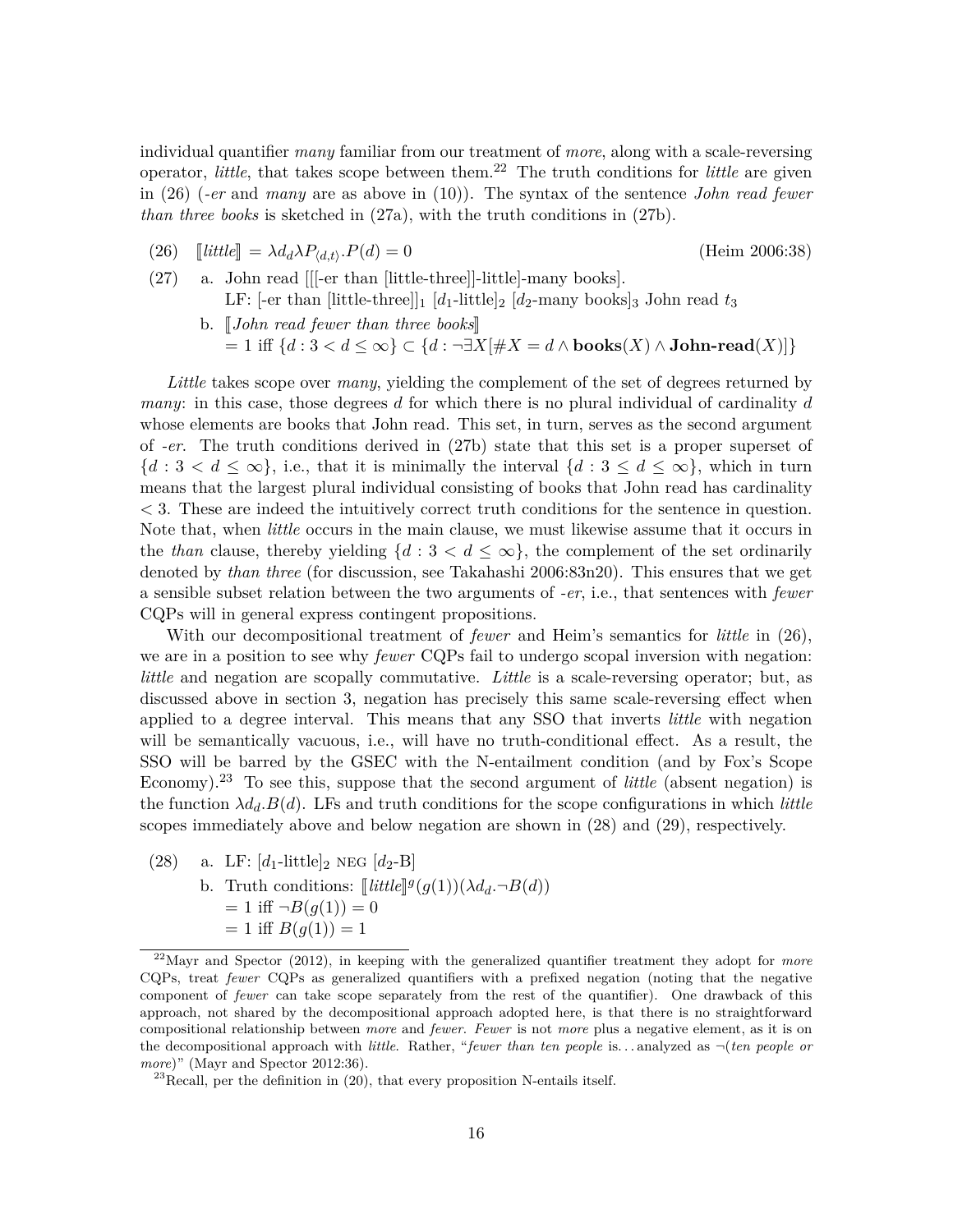(29) a. LF: NEG  $[d_1\text{-little}]_2$   $[d_2-B]$ b. Truth conditions:  $\neg(\llbracket little \rrbracket^g(g(1))(\lambda d_d.B(d)))$ <br>  $= 1$  iff  $\neg(B(g(1)) = 0)$  $= 1$  iff  $\neg(B(g(1)) = 0)$  $= 1$  iff  $B(g(1)) = 1$ 

The truth conditions derived in (28) and (29) show that the scope configuration *little* > neg is truth-conditionally equivalent to the scope configuration neg > *little*. This suffices to prevent scopal inversion of *fewer* CQPs with negation under any circumstances. Inversion depends on successive SSOs that invert each component of *fewer* with negation (by Shortest Move). As a result, full inversion of *fewer* with negation will always be blocked by the vacuity of *little*–neg inversion, regardless of *fewer*'s surface position with respect to negation or the entailingness of the environment in which the operators occur.

#### **5.2 Intermediate Scope Readings**

While full inversion of *fewer* CQPs with negation is unavailable, the GSEC, along with the amendment proposed in section 3 limiting its ban on strengthening SSOs to those that involve N-entailment, appears to predict the availability of certain intermediate scope readings. This has the potential to be problematic, since *little* and negation will semantically cancel each other out if one is in the immediate scope of the other, leaving behind *-er* > *many*, which is equivalent to a *more* CQP. There are two relevant kinds of cases: (i) those where negation occurs with a *fewer* CQP object (in any environment) and (ii) those where a *fewer* CQP subject occurs with negation in a non-UE environment. The LFs are sketched in (30).

- (30) a. Negation with *fewer* CQP object
	- i. Surface LF:  $n \leq s > -er$  > *little* >  $many/\exists$
	- ii. Intermediate scope LF (non–N-entailing SSO licensed by GSEC):  $-er$  >  $NEG$  > *little* >  $many/\exists$  $= -er$  >  $many/\exists$
	- b. *Fewer* CQP subject with negation in non-UE environment
		- i. Surface LF:  $-er$  > *little* >  $many/\exists$  > NEG
		- ii. Intermediate scope LF (SSO licensed by GSEC in non-UE environment):  $-er$  > *little* > NEG >  $many/\exists$  $= -er$  >  $manu/\exists$

It is clear that the relevant sentences containing *fewer* CQPs and negation do not have intermediate scope readings that are equivalent to sentences with *more* CQPs. The two cases are shown in (31). There is no reading of (31a) (with *fewer*) on which the possibility of John having read merely three books is excluded, as is required by the *more* paraphrase; the same holds, *mutatis mutandis*, for (31b).

(31) a. John didn't read fewer than three books.  $\neq$  John read more than three books.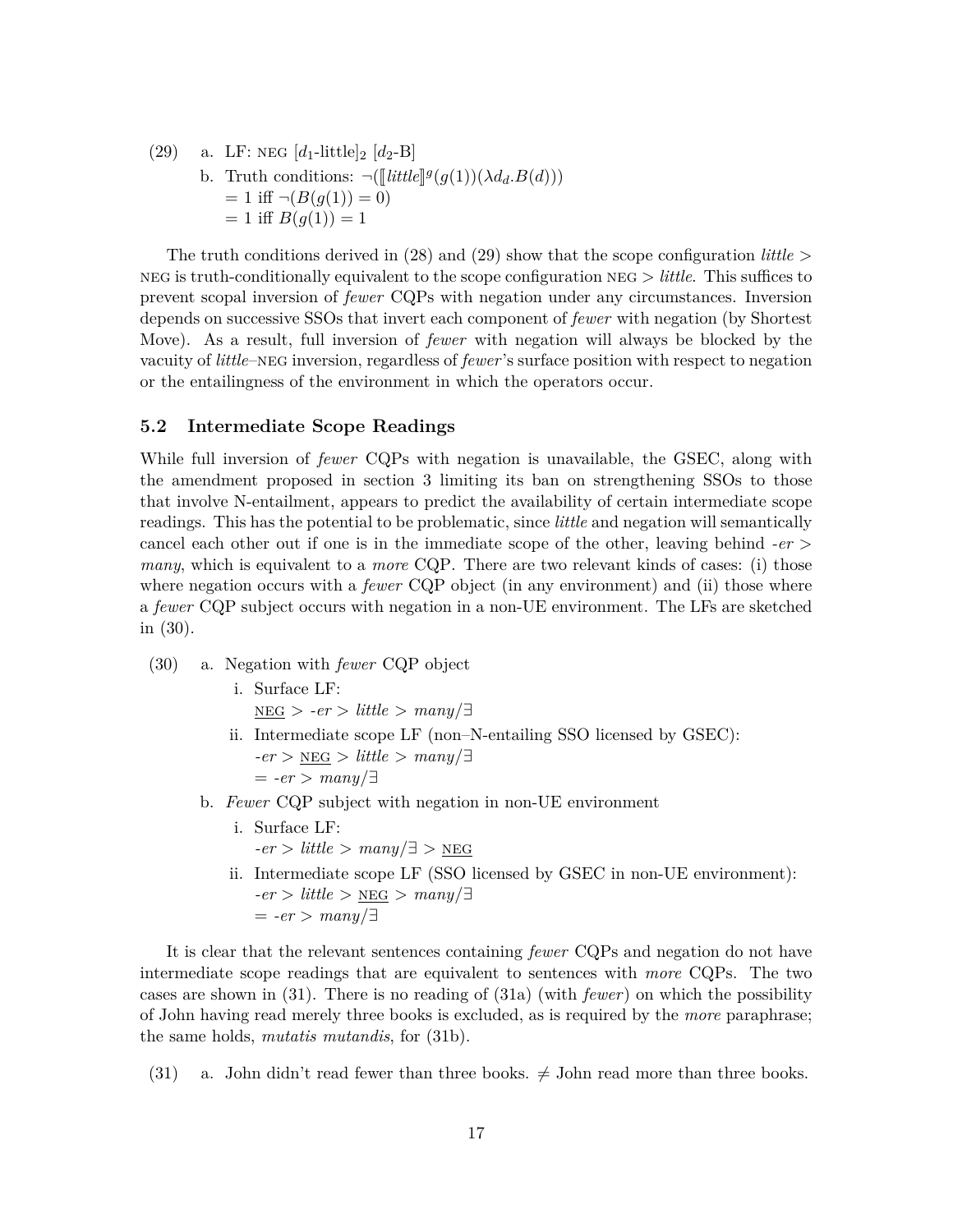b. Whenever fewer than three students don't do the reading, I let class continue.  $\neq$  Whenever more than three students do the reading, I let class continue.

If the GSEC permits the SSOs in (30), then why are the readings in (31) unavailable? I suggest that there is in fact no overprediction here. The readings in (31) are unavailable because the intermediate scope LFs in (30) yield comparisons in which the two arguments of *-er* are intervals that contain opposite scalar endpoints, and this runs afoul of the truth conditions of *-er*, whose two arguments must stand in a proper subset relation (per (10a)). Recall from (27) that, in cases where we have *little* in the main clause, we must likewise assume its presence in the *than* clause. This means that the scalar interval denoted by the first argument of *-er* (the *than* clause) in such cases contains the scalar maximum. But if *little* and negation are adjacent and cancel out as in  $(30)$ , then the scalar interval denoted by the second argument of *-er* contains the scalar minimum. Under the natural assumption that SSOs in the main clause have no effect on the composition of the *than* clause, the truth conditions of intermediate scope readings involving *fewer* and negation thus require a proper subset relation to hold between intervals containing opposite scalar endpoints; such readings are unavailable because they are contradictory.<sup>24</sup>

A more interesting and enlightening set of predictions of the present analysis involves intermediate scope readings of *fewer* and *every*. This is a case where the decompositional approach advocated here captures the facts better than the generalized quantifier approach of Mayr and Spector. As noted by Takahashi (2006:94), sentences with a *fewer* CQP subject and an object headed by *every* have an intermediate scope reading in which *every* takes scope between *little* and *many*. <sup>25</sup> The LFs and truth conditions of the surface scope and intermediate scope readings are sketched in (32).

- (32) *fewer* subject with *every* object: e.g., *Fewer than three students read every book* a. Surface LF: *-er* > *little* > *many*/∃ > *every* Surface truth conditions: {*d* : 3 *< d* ≤ ∞} ⊂ {*d* : ¬∃*X*[#*X* = *d*∧**students**(*X*)∧**read-every-book**(*X*)]}
	- b. Intermediate scope LF (weakening SSO licensed by GSEC): *-er* > *little* > *every* > *many*/∃ Intermediate scope truth conditions:

<sup>&</sup>lt;sup>25</sup>This reading exists alongside the surface scope reading, of course. Full inverse scope is available only in non-UE environments, where the strengthening SSO that changes *little* > *every* into *every* > *little* loses its strengthening force (*pace* Takahashi 2006:93, who takes the inverse scope reading to be generally available). Consider (i) and (ii):

| i. Fewer than three students read every book.                           | $(\text{CQP} > every, \#every > \text{CQP})$ |
|-------------------------------------------------------------------------|----------------------------------------------|
| ii. Whenever fewer than three students read every book, I cancel class. | (CQP > every, every > CQP)                   |

<sup>24</sup>I readily acknowledge that the contradictory intermediate scope reading of a sentence like *John didn't read fewer than three books*, with scope configuration *-er* > neg > *little* > *many*, is not introspectively accessible in the manner of, e.g., the contradictory reading of Russell's well-known *I thought your yacht was bigger than it is.* (In the former case, the relevant reading is true just in case the interval containing those degrees *d* such that John read *d*-many books is a proper superset of the interval from 3 to infinity, i.e., never.) I remain agnostic as to how severe a problem this is for the approach sketched here.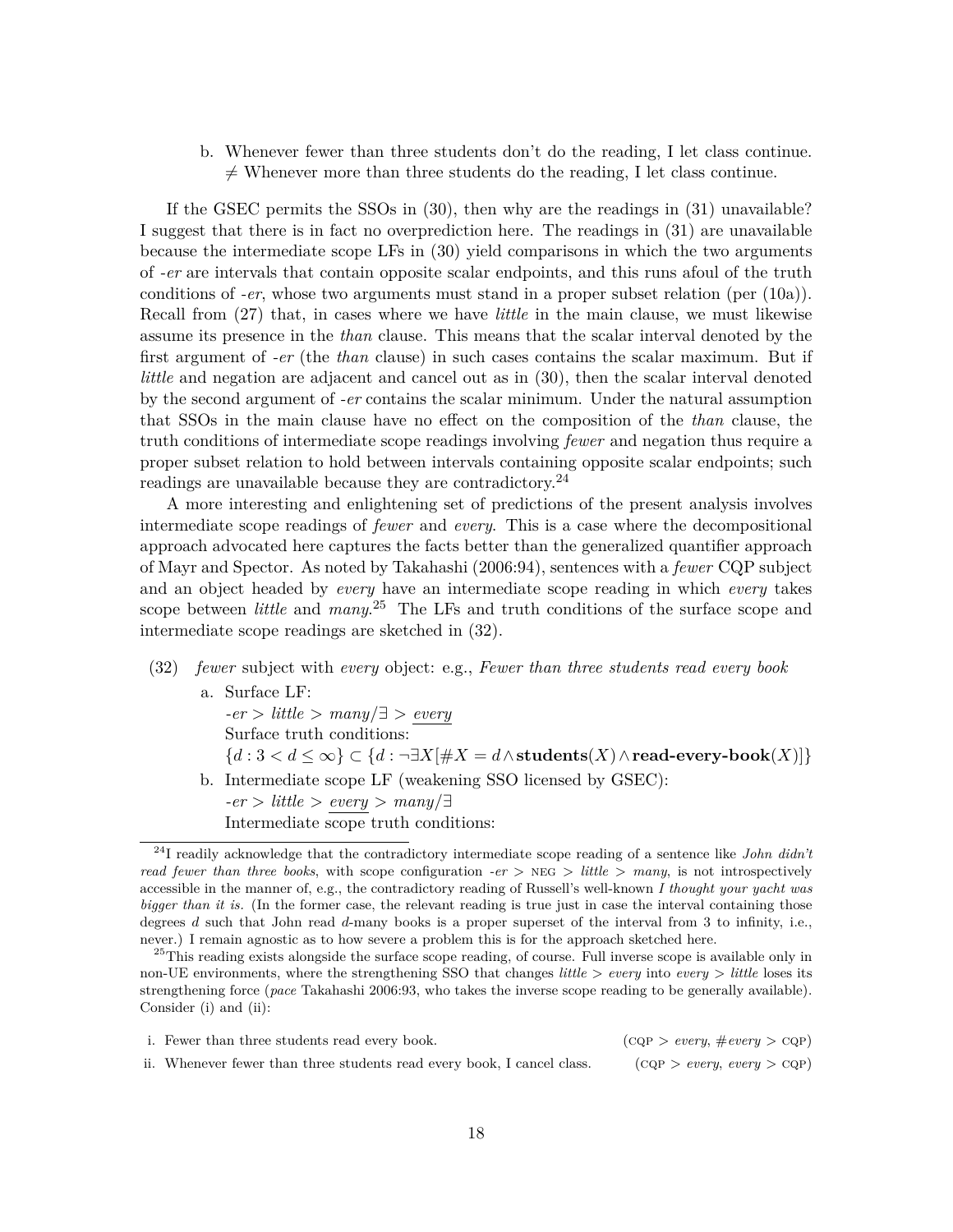${d : 3 < d \leq \infty} \subset {d : \neg \forall x[\textbf{book}(x) \rightarrow \exists X[\#X = d \land \textbf{students}(X) \land \textbf{0}]}$  $\text{read}(x)(X)||$ }

The intermediate scope reading in (32b) states that the book that was read by the smallest number of students was read by fewer than three students; more precisely, the interval of degrees *d* such that not every book is such that some plural individual consisting of *d*-many students read it is minimally  $\{d: 3 \leq d \leq \infty\}$ .<sup>26</sup> Unlike the surface scope reading, it cannot be true in a situation where every book is such that it was read by three or more students. (The surface scope reading can be true in such a situation, given a suitable number of students and provided no more than two of them are such that they read every book.) Takahashi (2006:94n26) notes that some speakers find the intermediate scope reading easier to get with emphasis on *every*. I would add that this reading is made pragmatically more salient in scenarios involving a task with a scalar threshold for completion; consider (33).

- (33) a. *[Context: An airport security screening room. Each bag must be checked by at least three inspectors before the plane can be loaded.]* Fewer than three inspectors have checked every bag, so the plane can't be loaded yet.
	- b. *[Context: A legislative committee meeting. Each amendment to the bill being considered must be approved by at least three senators in order for the bill to move forward.]*

Fewer than three senators have approved every amendment, so the bill cannot move forward.

The intermediate scope reading of *fewer* and *every* exhibits a configurational asymmetry not remarked on by Takahashi: it is available in sentences with a *fewer* subject and an *every* object, but not in sentences with an *every* subject and a *fewer* object. For example, the sentence *Every student read fewer than three books* has no reading according to which it is (merely) the case that the student who read the smallest number of books read fewer than three books (while allowing for the possibility that other students read three or more). On the decompositional approach to CQPs, this follows naturally from Takahashi's (2006:81) observation that the universal quantifier and *-er* are scopally commutative. Semantically vacuous inversion of *every* and *-er* will be blocked by the GSEC, and this will forestall the subsequent SSO that would be required in order to have *every* take scope between *little* and *many*. By contrast, on Mayr and Spector's generalized quantifier approach where the meaning of *-er* is folded into the existential quantifier over plural individuals and the role of *little* is played by scopally superior negation—the intermediate scope reading is straightforwardly derivable. To get from surface scope to intermediate scope, all that is required is an SSO converting *every* > NEG to NEG > *every*, a weakening SSO that is ubiquitously licensed by the GSEC. Mayr and Spector thus erroneously predict that the intermediate scope reading of coargument *fewer* and *every* should be available regardless of their surface configuration; the decompositional approach, by contrast, correctly predicts

<sup>&</sup>lt;sup>26</sup>If you prefer, substitute for the set  $\{d : \neg \forall x[\textbf{book}(x) \rightarrow \exists X | \# X = d \land \textbf{students}(X) \land \textbf{read}(x)(X)]\}$ the equivalent set  $\{d : \exists x[\textbf{book}(x) \land \neg \exists X[\# X = d \land \textbf{students}(X) \land \textbf{read}(x)(X)]\}\)$ , i.e., the interval of degrees *d* such that there is some book that no plural individual consisting of *d*-many students read.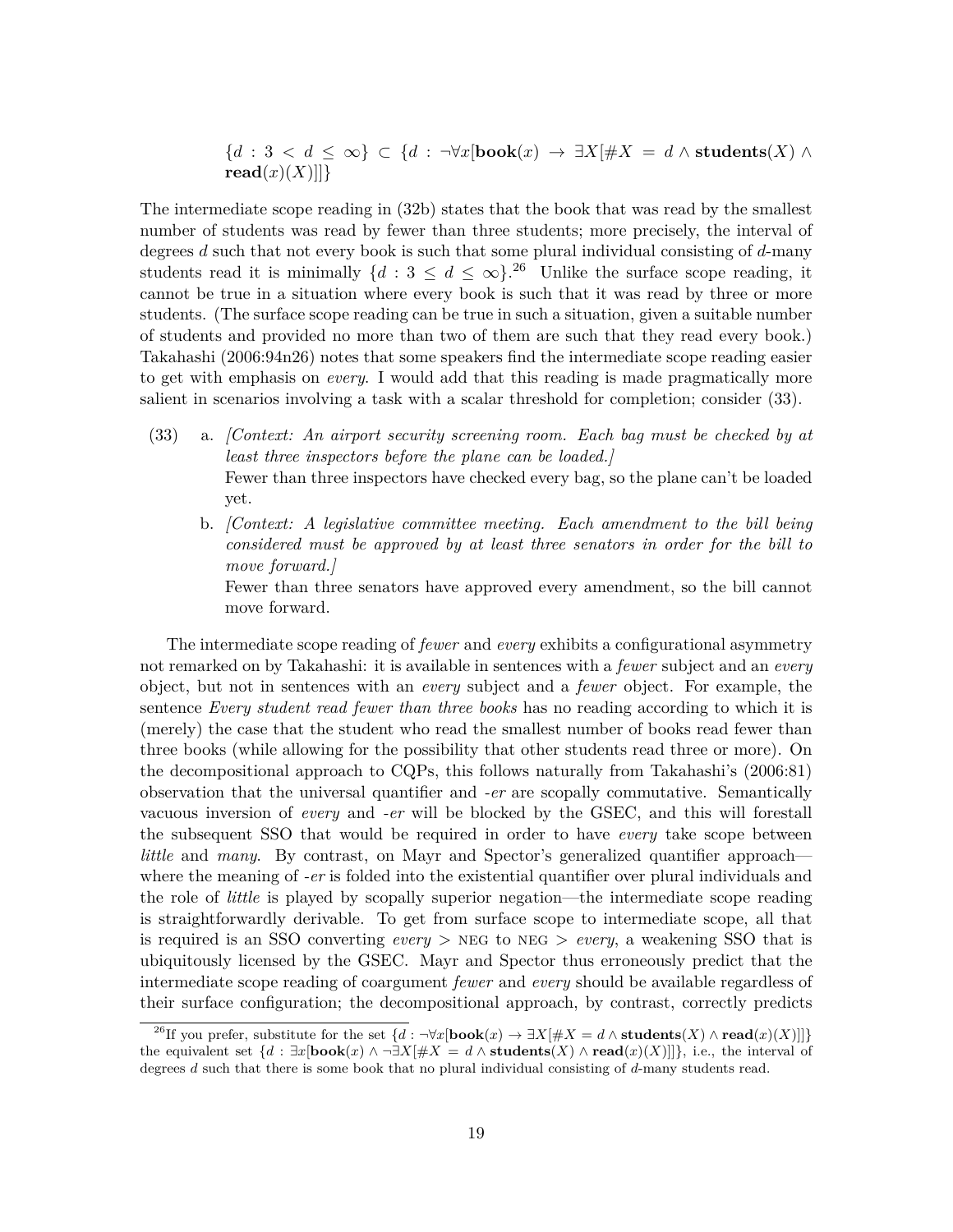the configurational asymmetry noted above. The two approaches' LFs for the crucial type of example are sketched in (34).

(34) *Every student read fewer than three books.*

a. Decompositional LF:

|     | $every > -er > little > many/\exists$         | (surface scope)                           |
|-----|-----------------------------------------------|-------------------------------------------|
|     | ii. * -er > every > little > many/ $\exists$  | (vacuous SSO blocked; thus)               |
|     | iii. * -er > little > every > many/ $\exists$ | $(\ldots$ intermediate scope unavailable) |
|     | b. Generalized quantifier LF:                 |                                           |
| i.  | $every > NEG > \exists$                       | (surface scope)                           |
| ii. | $NEG > every > \exists$                       | (intermediate scope licensed by GSEC)     |

Like the interactions between *every* subjects and CQP objects discussed above in  $(8)$ , the configurational asymmetry in the availability of the intermediate scope reading of *fewer* and *every* constitutes a clear empirical advantage of the decompositional approach to CQPs over the generalized quantifier approach, alongside the theoretical advantages noted earlier.

# **6 On the Nature of N-Entailment and the GSEC**

#### **6.1 Modularity**

The GSEC's assessment of non-vacuity in strengthening, like its assessment of entailment itself, takes place within an abstract and modular system. Fox (2000:66ff.) proposes that Scope Economy is governed by a cognitive module he calls the Deductive System (DS). The DS has access only to the logical properties of lexical items, not to the full truth conditions of the expressions in which they occur, which will typically depend on the values of nonlogical constants; it regulates their interactions in a strictly local manner.<sup>27</sup> The GSEC inherits this property of Fox's system (Mayr and Spector 2012:44ff.), with the exception that the assessment of logical strengthening may take into account the logical properties of syntactically higher operators, as discussed above. If, as seems plausible, the logical properties of *-er* that are accessible to the DS include the fact that its arguments denote intervals of ordered sets, then the DS will "know" that the strengthening involved in the

<sup>&</sup>lt;sup>27</sup>Among other things, this means that, even with the N-entailment condition, the GSEC will bar SSOs involving a tautological input or contradictory output LF in cases where the LF's analyticity is due to the values of its non-logical constants. An anonymous reviewer points to sentences like *More than three linguists are not linguists*, in which both the surface scope and inverse scope readings are contradictory, but only the surface scope reading appears to be available. The reviewer correctly observes that the DS does not see either configuration as contradictory (since this determination depends on the values of the two occurrences of the non-logical constant *linguist*). I note that the same goes, *mutatis mutandis*, for examples in which both configurations are tautological but not visible as such to the DS: e.g., *More than three living people are not dead* has only a surface scope reading. I would add that inverse scope in these examples is actually blocked by the SSO from surface scope (*-er* >  $many$  >  $NEG$ ) to intermediate scope (*-er* >  $NEG$  >  $many$ ), which involves N-entailing strengthening. Inverse scope in fact seems to be available in non-UE embedded environments, just as predicted by the GSEC: consider *It's too bad that more than three linguists aren't linguists* and *It's too bad that more than three living people aren't dead*. For a related point about analyticity and the GSEC, see section 6.2.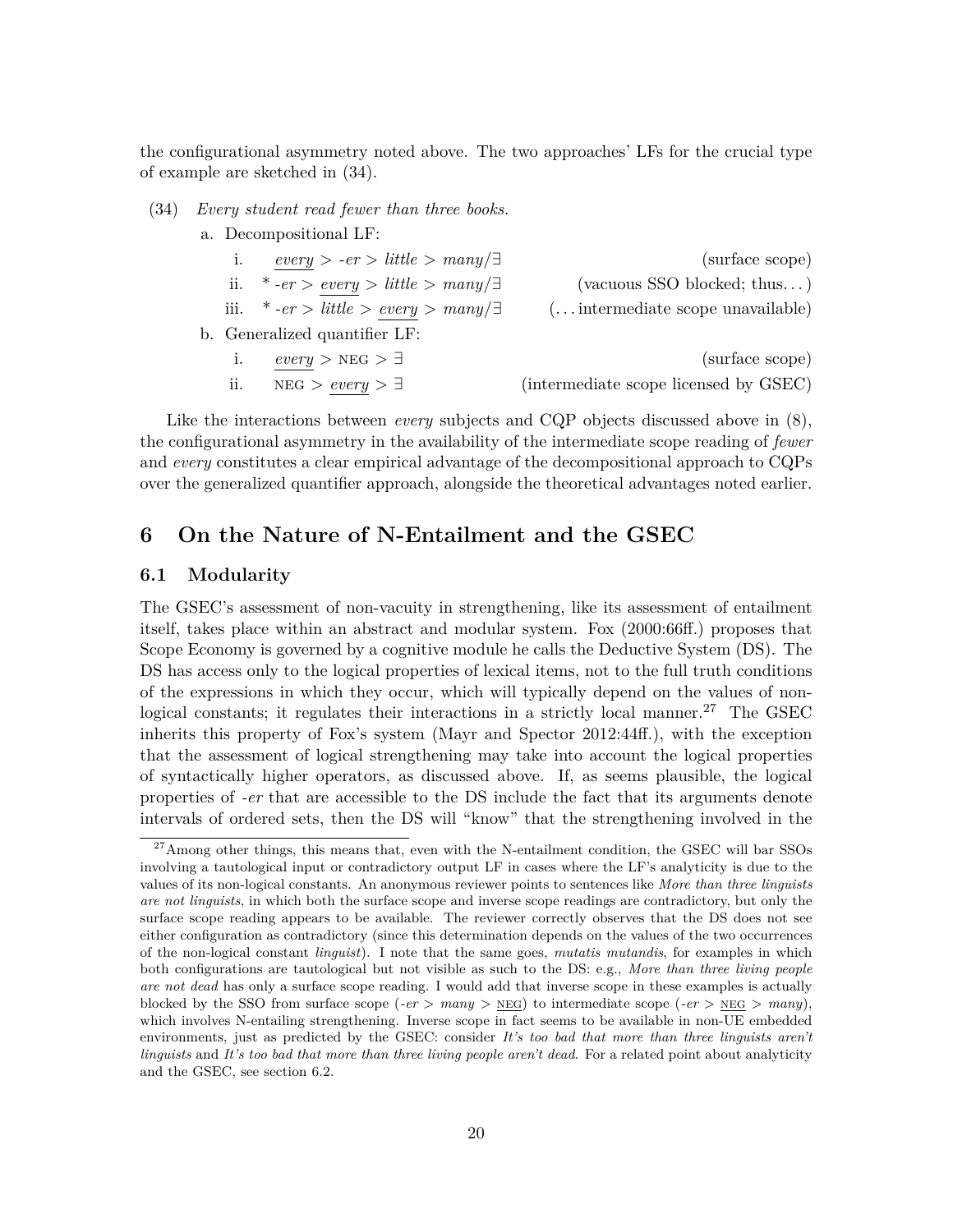SSO from NEG  $>$  *-er* to *-er*  $>$  NEG is not an instance of N-entailment: we demonstrated in section 3 that this SSO is non–N-entailing for arbitrary degree intervals (i.e., non-logical constants) *A* and *B*.

It is unfortunately difficult to find independent sources of evidence for or against the proposal that the GSEC regulates only N-entailment. The reason is that the interaction between *-er* and negation involves two semantic ingredients—operation over ordered sets and set complementation, i.e., scale reversal—that combine to create non–N-entailing strengthening via a strictly local interaction (i.e., without the intercession of other logical operators). This constellation of factors in a single pair of logical operators—i.e., in the highly constrained sort of configuration about which Scope Economy or the GSEC can have a say—is found only with this pair of operators, to the best of my knowledge.

Finally, one might wonder whether there is some option for deriving wide scope for CQP objects that avoids the strengthening SSO in (17a). For example, an anonymous reviewer asks why the CQP cannot move as a unit to a position above negation, with the DegP headed by *-er* only then raising to take scope above *many*. Such a derivation is sketched in (35).

| (35) | a. NEG [John read [-er than three]-many books]]                      | (initial merge of CQP)  |
|------|----------------------------------------------------------------------|-------------------------|
|      | b. NEG [[-er than three]-many books] <sub>2</sub> [John read $t_2$ ] | (CQP to scope position) |
|      | c. [[-er than three]-many books] <sub>2</sub> NEG [John read $t_2$ ] | $(CQP$ moves past NEG)  |

d. [ $\text{Per}$  than three]<sub>1</sub> [*d*<sub>1</sub>-many books]<sub>2</sub> neg [John read *t*<sub>2</sub>] (OQF moves past NEG)<br>d. [ $\text{Per}$  than three]<sub>1</sub> [*d*<sub>1</sub>-many books]<sub>2</sub> NEG [John read *t*<sub>2</sub>] (DegP takes scope)

The virtue of the derivation in (35) is that it eliminates the problematic strengthening SSO from NEG  $>$  *-er* to *-er*  $>$  NEG, as *-er* now moves past NEG as part of the larger CQP with *many* (in the change from (35b) to (35c)). Unfortunately, if we make this derivational option available, we risk vitiating the entire project of Scope Economy and the GSEC. In (35), we have replaced a strengthening SSO with a movement operation in which negation undergoes inversion with an uninterpretable constituent: the CQP cannot be interpreted until *-er* raises to take scope. As Takahashi (2006:77) observes, such inversion with a whole CQP is semantically vacuous, as both its input and its output are uninterpretable. It thus must either be barred by Scope Economy and the GSEC (not a promising option, given the availability of inverse scope here) or ignored by them. If the latter, then we are free to move whole CQPs past negation, and we predict a total absence of restrictions (all else being equal) on the scopal interactions between CQPs and negation; but of course such restrictions are present and systematic, as we have seen. Such considerations lead Takahashi (2006:§5) to propose that, for principled reasons, all obligatory movement operations of the sort required for interpretability (e.g., raising of *-er*) must precede all optional SSOs of the sort that yield scope inversion.<sup>28</sup> I follow Takahashi in assuming that derivations like the

 $^{28}$ Here is an excerpt of the relevant passage from Takahashi (2006:77):

<sup>[</sup>O]ptional SSOs are not driven by any semantic requirement since their input structures are already interpretable. Instead, optional SSOs are applied in order to bring forth a designated interpretation.... [D]ue to this very nature of optional SSOs, they cannot be applied unless they have an interpretive motivation for their application. In other words, optional SSOs must have an effect on semantic interpretation; this principle has been known as Scope Economy since Fox (2000). On this view of the division of labor, optional SSOs can never be applied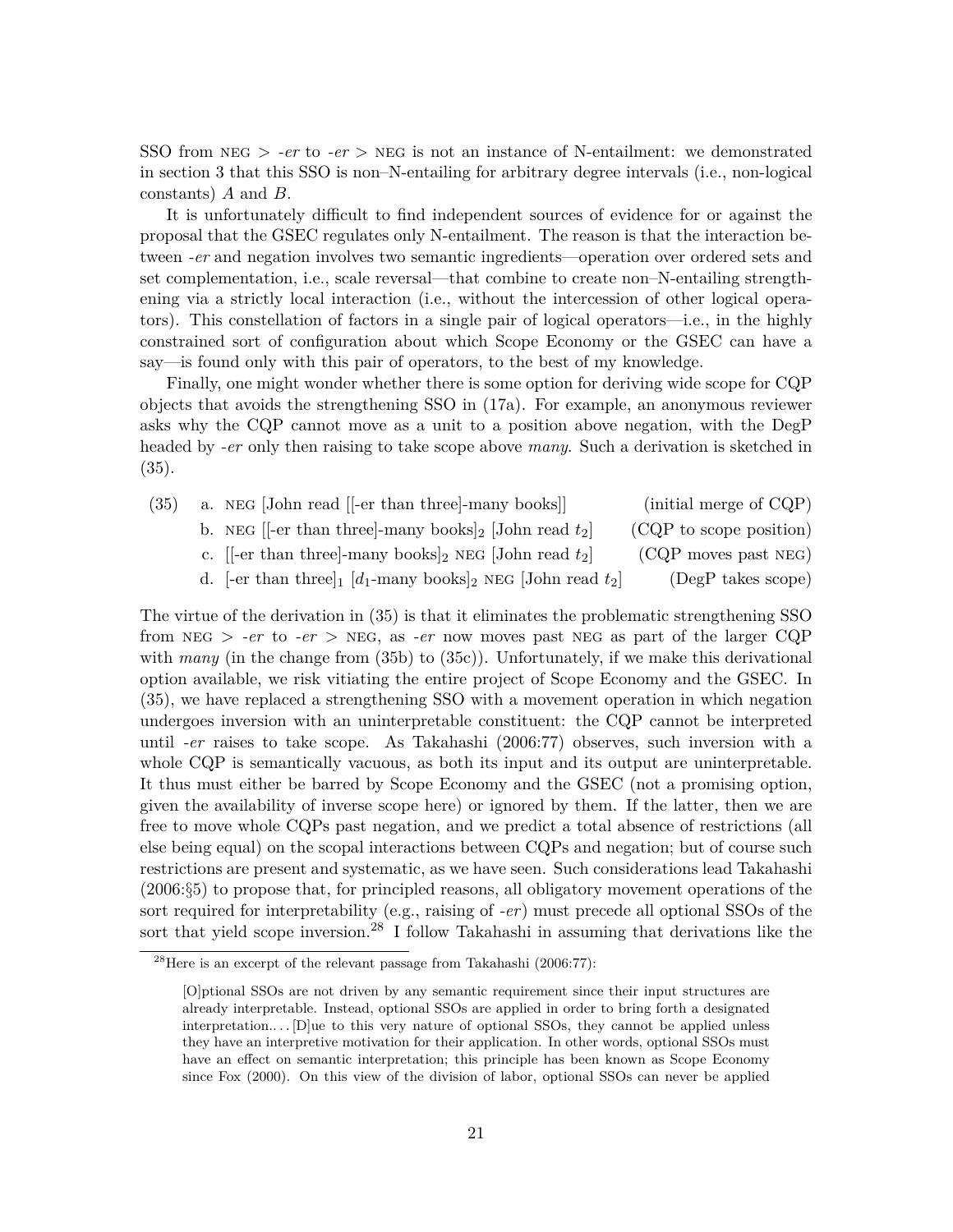one in  $(35)$  are unavailable as a matter of grammatical principle.<sup>29</sup>

### **6.2 Analyticity from Non-Logical Constants: A Case Study**

The scopal behavior of *fewer* CQPs sheds important light on what the GSEC does and does not regulate, and on the very limited ability of the DS to ascertain the presence of analytic meanings in its assessment of N-entailment. The DS and, by extension, the GSEC see only the logical operators being manipulated in a given SSO. In cases where an input or output configuration is tautological or contradictory but its analyticity depends on the values of its non-logical constants or other factors, the GSEC will see a logically strengthening or semantically vacuous SSO as N-entailing and therefore block it.

The interaction between *little* and negation is a case in point. Consider the examples in (36), under the indicated readings.

- (36) a. It's too bad that more people don't recycle. 'the number of recyclers should be greater'
	- b.  $#$  It's too bad that fewer people don't smoke. intended: 'the number of smokers should be smaller'

As indicated in the paraphrases, the readings of interest are those where the CQP subject takes scope below negation in the embedded clause; e.g., (36a) means that it's too bad that it's not the case that more people recycle (than actually do; more on the *than* clause below). The availability of this scope configuration is exactly as predicted by the GSEC in concert with the decompositional approach to CQPs: a *more* subject can take scope below negation in a non-UE environment (such as the complement of factive *too bad*) but, due to the irredeemable vacuity of *little*–neg inversion, a *fewer* subject cannot.

In the case of  $(36b)$ , we are left only with the surface scope LF.<sup>30</sup> As it happens, this lone available LF yields a contradictory interpretation, and so the sentence is infelicitous. The contradiction is the product of two factors: the factive presupposition associated with the matrix predicate and the obligatory *de re* construal of the elided *than* clause (Horn  $1981:334$ .<sup>31</sup> To see this, let us assume that, in the absence of any other plausible antecedent, the *than* clause is elided under identity with the other argument of *-er*, i.e., the main clause

<sup>31</sup>For example, Horn observes that the contradictory *de dicto* reading in Russell's ambiguity disappears under ellipsis of the comparative *than* clause: in (ii) below, the elided *than* clause can only be interpreted as denoting the yacht's actual length.

| i. I thought your yacht was longer than it is. | (de re, de dicto)    |  |
|------------------------------------------------|----------------------|--|
| ii. I thought your yacht was longer.           | $(de re, *de dicto)$ |  |

before applications of obligatory operations are completed.

 $^{29}$ Note that the insertion of a distributivity operator below the raised CQP (assumed by Mayr and Spector 2012:15ff.; see also footnote 13) is required for interpretability and thus must precede all optional SSOs. We thus need not worry about potential interactions between, e.g., *many* and DIST in assessing violations of the GSEC.

<sup>30</sup>The intermediate scope configuration *-er* > *little* > neg > *many*/∃ is licensed by the GSEC in a non-UE environment, but it makes *little* and negation scopally adjacent and thus yields a contradictory comparison of intervals containing opposite scalar endpoints, as discussed above.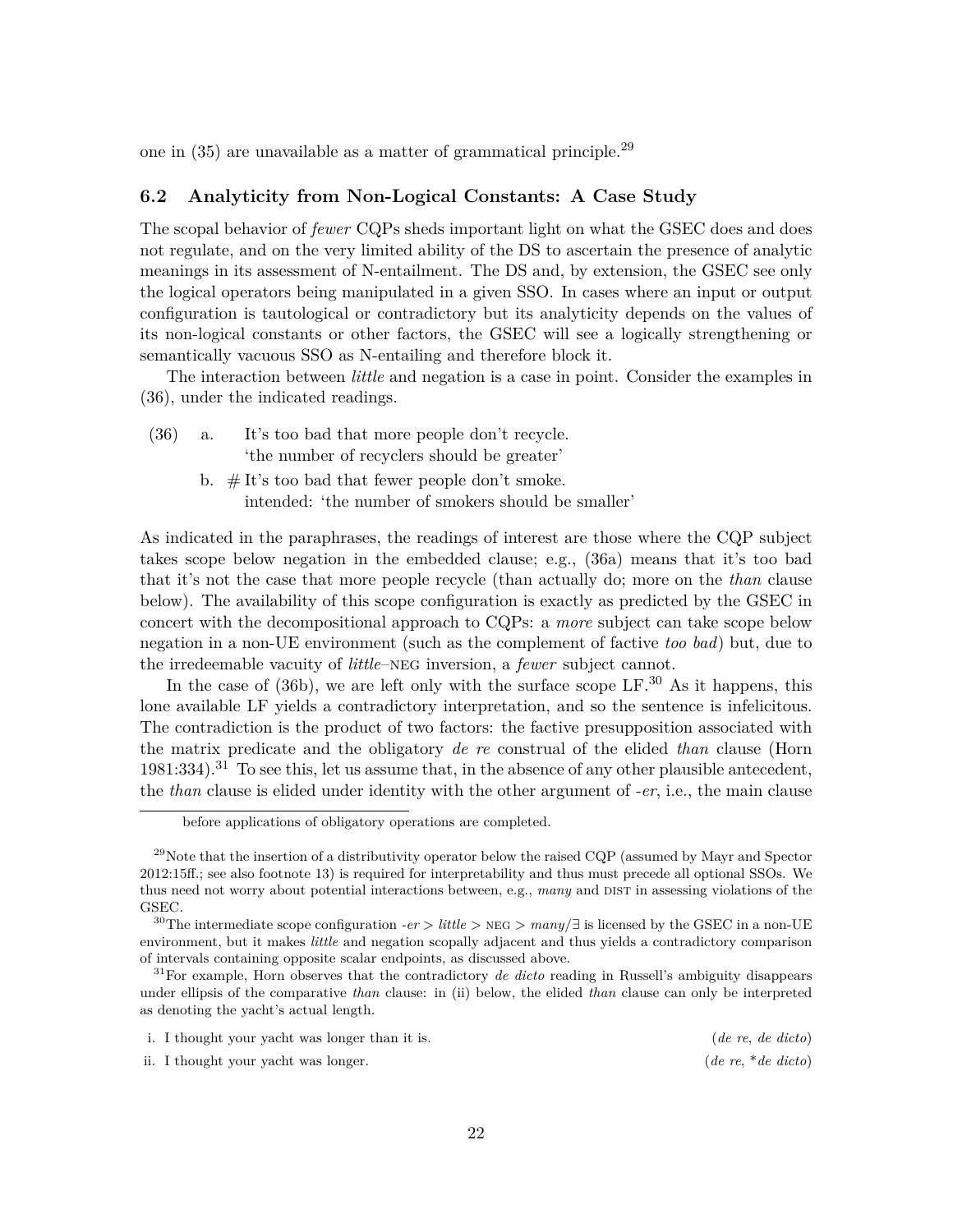embedded under *too bad* in the examples above. Let us further assume that predicate negation in the antecedent clause requires us to construe predicate negation in the elided *than* clause. The logical form of the surface scope reading of (36b) will thus be as sketched in (37). (I use subscripts to indicate the world of evaluation of the predicate *smoke*, with *w* the worlds bound by *too bad* and @ the actual world; I disregard details that are irrelevant for present purposes in the representations here and below.)

- $(37)$  # It's too bad that fewer people don't smoke.
	- a. Assertion:  $\text{TOO-BAD}(\lambda w \cdot \text{fewer people don't smoke}_w \cdot \text{than don't smoke}_\text{@})$
	- b. Presupposition: fewer people don't smoke<sub>@</sub> than don't smoke<sub>@</sub>

The factive presupposition associated with *too bad* requires that propositions true at *w* be true in the actual world, as well. With the elided *than* clause construed *de re*, however, this yields a contradictory presupposition, viz. that the actual number of non-smokers is smaller than itself, as shown in (37b). Infelicity is the result.

In (36a), by contrast, where *more* can take scope below negation, we get the logical form sketched in (38).

- (38) It's too bad that more people don't recycle.
	- a. Assertion:  $\text{TOO-BAD}(\lambda w.\neg \text{[more people recycle}_w \text{ than recycle}_@])$
	- b. Presupposition:  $\neg$ (more people recycle<sub>@</sub> than recycle<sub>@</sub>)

Here the factive presupposition is a tautology, viz. that it is not the case that the actual number of recyclers is greater than itself. Though surely not an informative presupposition, it spares the listener any burden of accommodation and lets one move right along to evaluating the assertion. Sentences on the model of (36) are thus felicitous only when the CQP subject can take scope below negation, as only then do they yield a non-contradictory presupposition. For reasons discussed above, the requisite SSO is possible with *more* but not with *fewer*, whence the pattern of acceptability seen in  $(36).^{32}$ 

- i. I wish so many people didn't smoke.
	- a. Assertion: I-WISH( $\lambda w$ .  $\lnot$  [as many people smoke<sub>w</sub> as smoke<sub>@</sub>])
	- b. Presupposition:  $\neg(\neg$ [as many people smoke<sub>@</sub> as smoke<sub>@</sub>]); i.e., as many people smoke<sub>@</sub> as smoke<sub>@</sub>
- ii.  $# I$  wish so few people didn't recycle.
	- a. Assertion: I-WISH( $\lambda w$ .as few people don't recycle<sub>w</sub> as don't recycle<sup>®</sup>)
	- b. Presupposition:  $\neg$ (as few people don't recycle<sub>@</sub> as don't recycle<sub>@</sub>)

EQP subjects with *many* are felicitous in this construction, while those with *few* are not. I suggest that this is because, like their CQP counterparts with *more*, EQPs with *many* are able to undergo scopal inversion with negation; this wide-scope negation then cancels out the negative presupposition associated with counterfactual *wish*, yielding the harmlessly tautological presupposition shown in (i.b). If EQPs with *few*, like their CQP counterparts with *fewer*, contain the scale-reversing operator *little*, then no such inversion with

 $32$ The pattern in (36) is also found with equative quantifier phrases (EQPs) embedded under counterfactuals. Two differences must be borne in mind: (i) counterfactuals presuppose not the truth but the falsity of their complements, and (ii) equative *as* clauses are not fully elided, but rather pronominalized with *so*. Such pronominalized *as* clauses are obligatorily construed *de re*, like their elided *than* clause counterparts (Horn 1981:332). These factors yield the pattern shown below: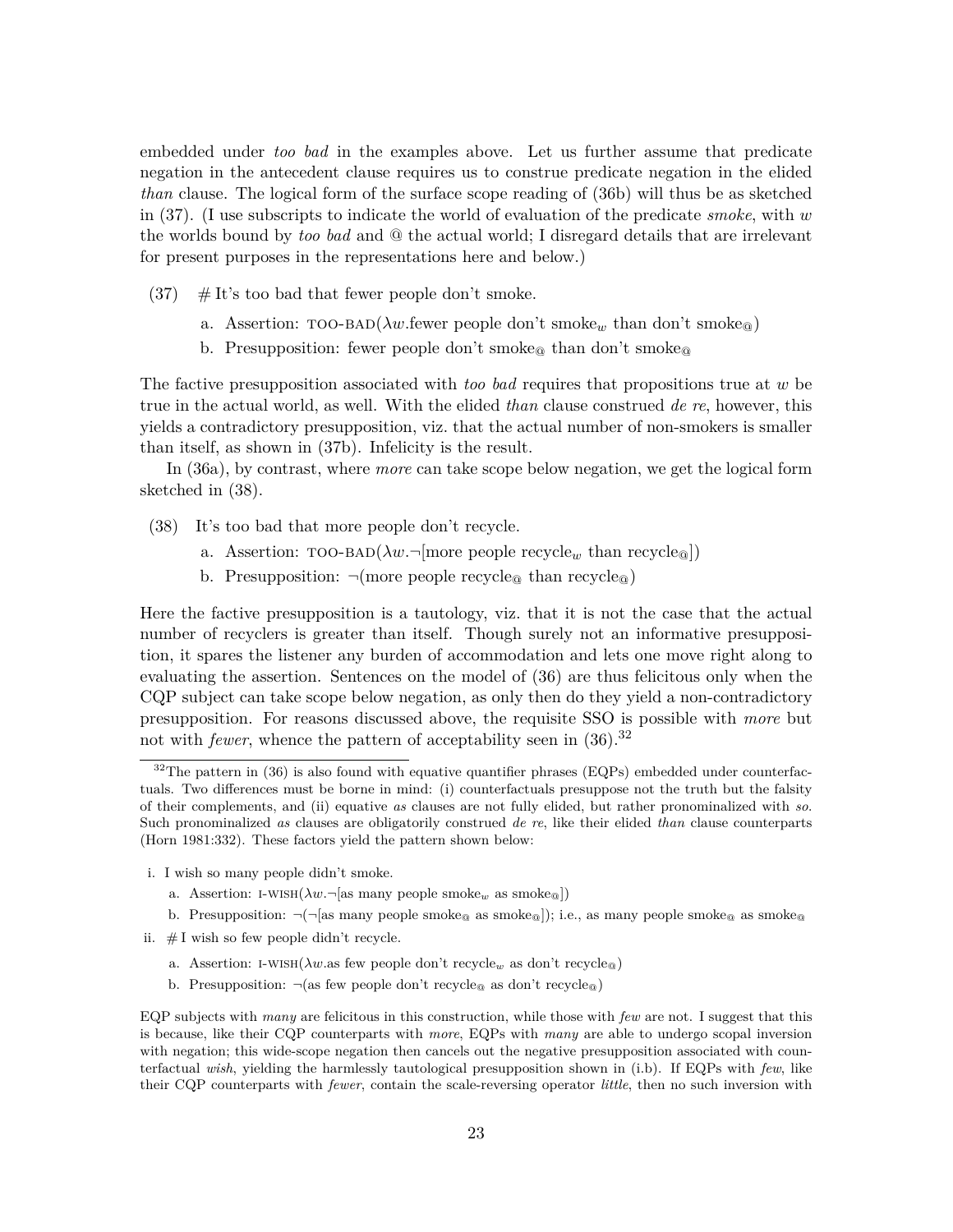The GSEC thus forbids semantically vacuous SSOs—such as the SSO inverting *little* and negation—even when such an SSO would rescue an otherwise infelicitous structure like (36b). A natural explanation for this fact is that the contradiction found in examples like (36b) is a product of global, non-logical factors—the factivity of the matrix predicate, the syntactic ellipsis of the *than* clause—to which the DS and, by extension, the GSEC have no access in their strictly local, logical assessment of a given SSO.

# **7 Summary**

The present work is both a modest addendum to, and a synthesis of, two more ambitious projects: those of Takahashi (2006) and Mayr and Spector (2012). I have sought to explain the scopal interactions between CQPs and negation exclusively via fully general principles of scope shifting, all while maintaining a decompositional analysis of CQP structure. To the best of my knowledge, these two goals have never before been successfully integrated in a single analysis.

I have argued, by means of a detailed investigation of both *more* and *fewer*, that there is much to be gained by abandoning Takahashi's Cross-Polar Anomaly Constraint and his conjecture that it ignores negation. This small change notwithstanding, my account preserves the core convictions and guiding spirit of Takahashi's account, namely that the prima facie puzzling scopal behavior of CQPs is the product of independently motivated facts about CQP structure (Hackl 2000) and general constraints on covert scope shifting (Fox 2000). That negation, too, can be brought into the fold only further confirms for me the basic correctness of Takahashi's approach to CQPs.

In adopting Mayr and Spector's GSEC, I have followed much of their reasoning and argumentation concerning the configurational asymmetries observed with *more* and negation. I have endeavoured to expand on their analysis, however, by showing that the GSEC can be made to work with the independently motivated and empirically preferable decompositional treatment of CQPs, once we take the GSEC's prohibition of strengthening SSOs to be limited to cases of N-entailment.

By combining Takahashi's and Mayr and Spector's central insights about CQP structure and the nature of scope shifting, the present paper puts to rest one more mystery of CQP scope, explaining in independently motivated terms the interactions between CQPs and negation. The result is a fuller integration of CQPs into our theoretical understanding of natural language quantification and quantifier scope.

### **Acknowledgements**

This paper has benefited greatly from the detailed comments of two anonymous referees. I am particularly grateful to associate editor Danny Fox for his many helpful critiques and suggestions. I would like to thank Clemens Mayr and Benjamin Spector for making their work available prior to publication; without their insights, the present paper would not exist in anything like its current

negation is possible, and we are stuck with the contradictory presupposition in (ii.b), whence the infelicity of the sentence. The parallel behavior of CQPs and EQPs suggests that there is a common and consistent pattern in need of grammatical explanation here. I believe that the decompositional analysis used for CQPs could be successfully adapted to the case of EQPs, a task whose details I leave for future research.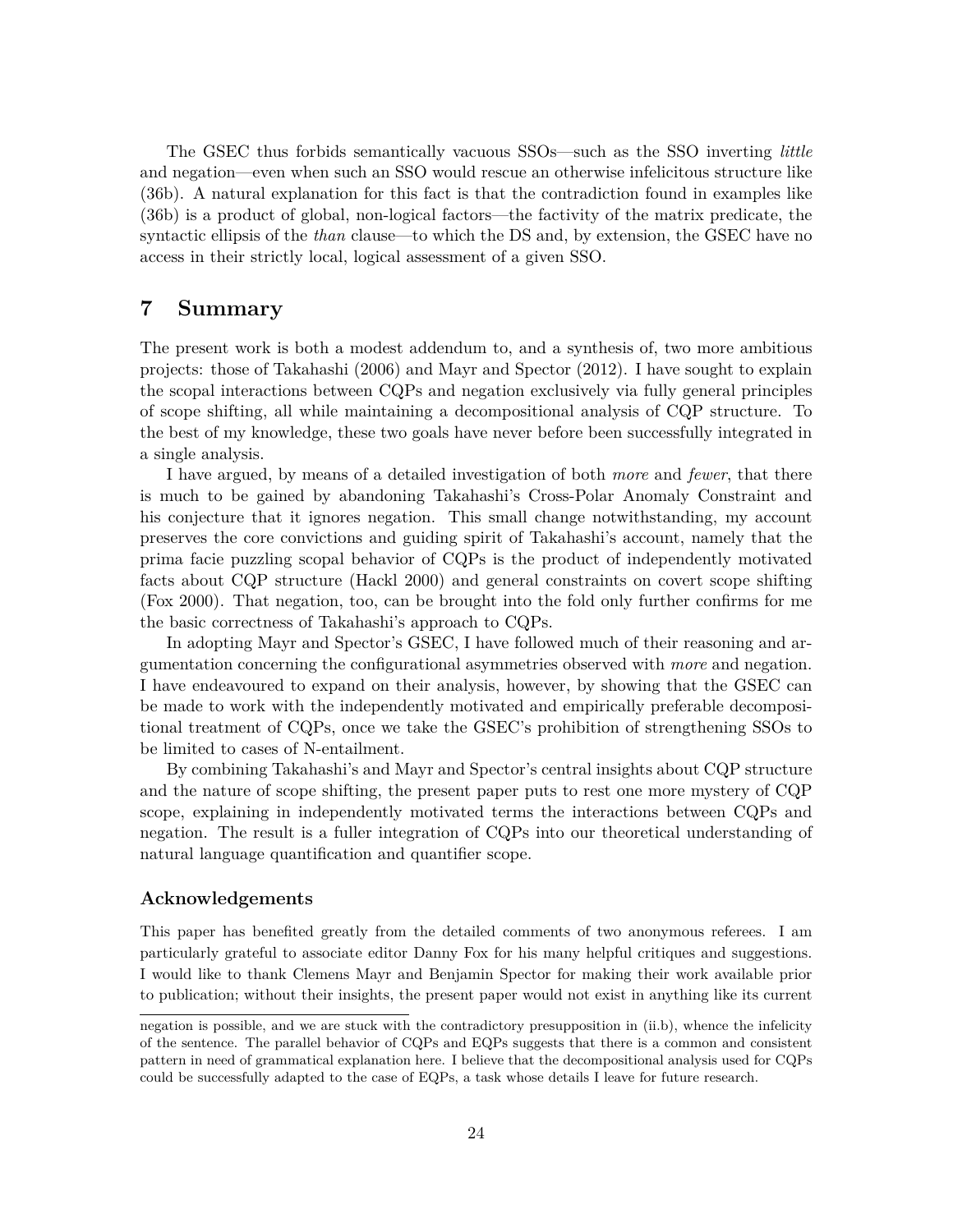form. For helpful discussion and feedback, I thank Jay Atlas, Chris Barker, Chris Kennedy, Line Mikkelsen, Ljiljana Progovac, members of the SAMBDA reading group, and audiences at Wayne State University and the University of Wisconsin–Milwaukee.

# **References**

- BEGHELLI, FILIPPO, and TIM STOWELL. 1997. Distributivity and negation: The syntax of *each* and *every*. In *Ways of Scope Taking*, ed. by Anna Szabolcsi, 71–107. Dordrecht: Kluwer.
- Fintel, Kai von. 1999. NPI licensing, Strawson entailment, and context dependency. *Journal of Semantics* 16.97–148.

Fox, Danny. 2000. *Economy and Semantic Interpretation*. Cambridge, Mass.: MIT Press. Geurts, Bart. 1996. On *no*. *Journal of Semantics* 13.67–86.

- Geurts, Bart, and Rick Nouwen. 2007. *At least* et al.: The semantics of scalar modifiers. *Language* 83.533–559.
- Hackl, Martin. 2000. *Comparative Quantifiers*. Cambridge, Mass.: MIT dissertation.
- HEIM, IRENE. 1992. Presupposition projection and the semantics of attitude verbs. *Journal of Semantics* 9.183–221.
- Heim, Irene. 2006. *Little*. In *Proceedings of SALT 16* , ed. by Masayuki Gibson and Jonathan Howell, 35–58. Linguistic Society of America. http://elanguage.net/journals/index.php/salt/article/view/16.35.
- Horn, Laurence R. 1981. A pragmatic approach to certain ambiguities. *Linguistics and Philosophy* 4.321–358.
- HORN, LAURENCE R. 1991. *Duplex negatio affirmat...* The economy of double negation. In *Papers from the 27th Regional Meeting of the Chicago Linguistic Society. Part Two: The Parasession on Negation*, ed. by Lise M. Dobrin, Lynn Nichols, and Rosa M. Rodriguez, 80–106. Chicago: Chicago Linguistic Society.
- IATRIDOU, SABINE, and IVY SICHEL. 2011. Negative DPs, A-movement, and scope diminishment. *Linguistic Inquiry* 42.595–629.
- Jacobs, Joachim. 1980. Lexical decomposition in Montague Grammar. *Theoretical Linguistics* 7.121–136.
- Kratzer, Angelika. 1995. Stage-level and individual-level predicates. In *The Generic Book*, ed. by Gregory N. Carlson and Francis Jeffry Pelletier, 125–175. Chicago: University of Chicago Press.
- Ladusaw, William A. 1992. Expressing negation. In *Proceedings of the Second Conference on Semantics and Linguistic Theory*, ed. by Chris Barker and David Dowty, 237–259. Columbus: Ohio State University Department of Linguistics.
- Liu, Feng-Hsi. 1997. *Scope and Specificity*. Amsterdam: John Benjamins.
- Mayr, Clemens, and Benjamin Spector. 2012. Generalized scope economy not too strong! Ms., Zentrum für Allgemeine Sprachwissenschaft and Institut Jean Nicod. Forthcoming in *Semantics and Pragmatics*.
- Meyer, Marie-Christine, and Uli Sauerland. 2009. A pragmatic constraint on ambiguity detection: A rejoinder to Büring and Hartmann and to Reis. *Natural Language and Linguistic Theory* 27.139–150.
- PENKA, DORIS. 2011. *Negative Indefinites*. Oxford: Oxford University Press.